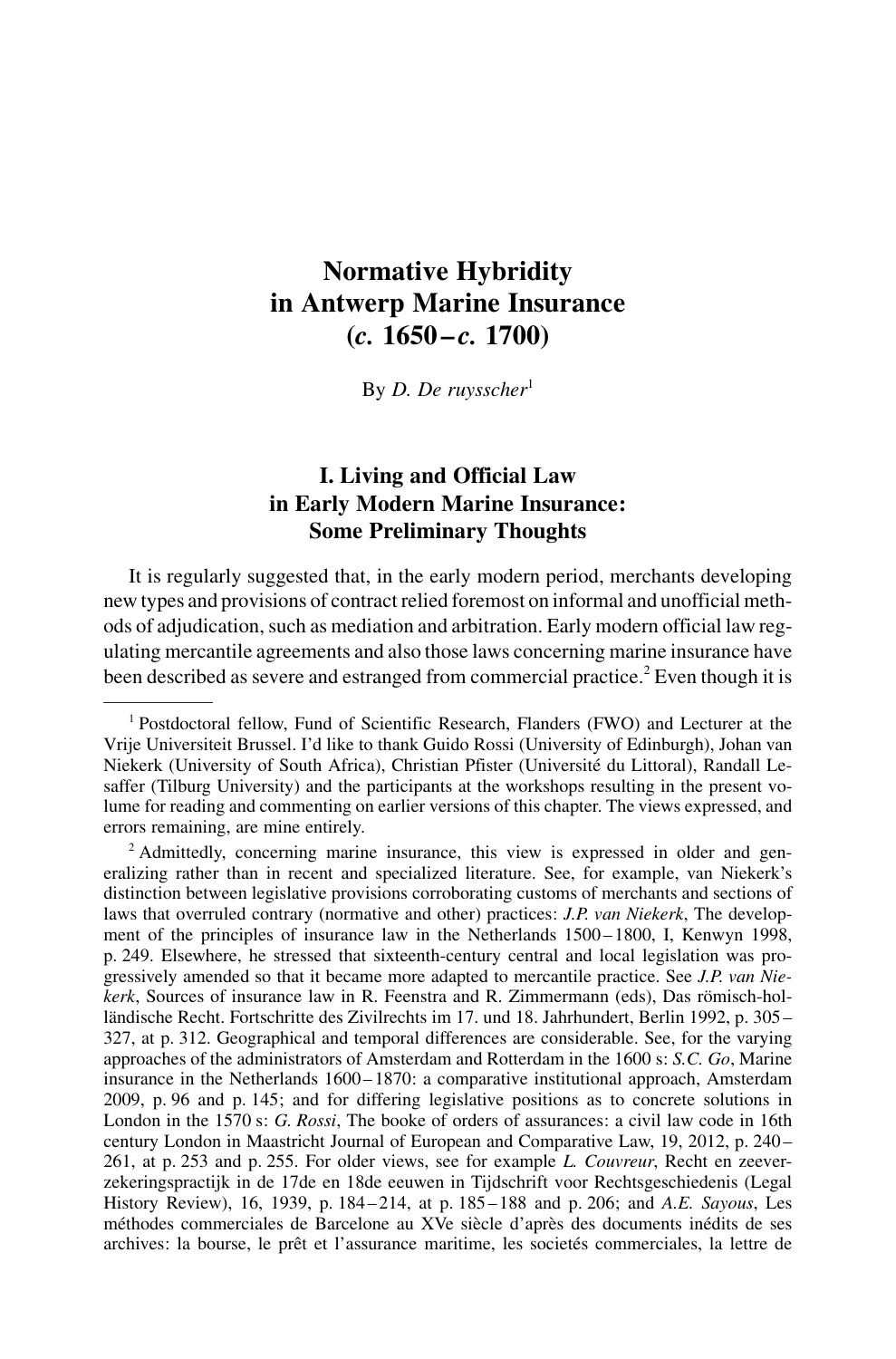stated that official courts, with learned judges, acknowledged usages and customs of merchants concerning marine insurance, $3$  judicial policies of keeping track of mercantile developments have not often been recognized.<sup>4</sup> The only law regarding marine insurance that allegedly mattered in day-to-day commercial practice was the customary law that was in use among merchants.<sup>5</sup>

It is often said that in judicial practice, usages and techniques of trade could be 'picked up' and 'formulated', which hints at an underlying view that judges simply acknowledged and applied them, and this implies mercantile usages and customs are fully applicable normative precepts.<sup>6</sup> This idea is linked with common assertions about sections regarding marine insurance agreements in the compilations of the laws of the commercial cities of the Low Countries, particularly Antwerp. These collections, called costuymen (coutumiers, from coutumes), are said to be the enacted local mercantile 'us et coutumes' to which insurance policies and documents stemming from insurance practice sometimes referred. However, these costuymen contained official law.<sup>7</sup> Even when they were receptive to mercantile usages and cus-

<sup>4</sup> This idea of a developing law through court practice has been put forward by some historians writing in the common law tradition and not by those studying civil law countries. See, for example, Fl. Edler-De Roover, Early examples of marine insurance in Journal of Economic History, 5, 1945, p. 172 – 200, at p. 198 – 200. This has also to do with the lack of research into court practice. An exception, studying the consulary court in seventeenth-century Mallorca, is J. Pons Pons, El pago del seguro maritimo y los conflictos ante el tribunal consular in Pedralbes 1992, p.  $71 - 94$ . Along the aforementioned lines, for civil law countries, it is often underscored that customs of merchants could be acknowledged by the courts, but only if they were proved. Merchant courts are sometimes excepted. See, e.g., van Niekerk, The development, I, p.  $261 - 65$ .

 $<sup>5</sup>$  For customary law being the primary law in marine insurance in the early modern Low</sup> Countries, see van Niekerk, The development, I, p. 245 – 68.

<sup>6</sup> E.g., van Niekerk, Sources, p. 321.

<sup>7</sup> Many state that in those *costuymen*, sections that had been drawn from princely legislation were written next to provisions of acknowledged customs. The notions of 'registration', 'enactment', 'compilation' and such, which are used when describing the process of writing the municipal law books that were called *costuymen*, often implicitly refer to this idea of an identity between normative practices and written sections of law in such law books. (The current author has also done so in his first publications.) A distinction must be made between: (1) customary law as a label, referring to a source of law; (2) the systematic and written official law that was named costuymen; and (3) 'us et coutumes', which was a label referring to normative practices, secundum, praeter or contra the official law in (2), and thus not to (2) as such. Under (3), the notion of 'costuymen van de Beurs van Antwerpen' (customs of the

change, une banque d'État in Revue historique de droit français et étranger, 4th series, 15, 1936, p. 255 – 301, at p. 261 – 270.

<sup>3</sup> Sixteenth- and seventeenth-century Italian higher courts have been described as particularly open to acknowledging mercantile innovations on the basis of arguments that had been drawn from legal literature, i.e., from the *ius commune*. See, for example, C.M. Moschetti, Caso fortuito, trasporto marittimo e assicurazione nella giurisprudenza napoletana del Seicento, Naples 1994; and V. Piergiovanni, The rise of the Genoese civil rota in the sixteenth century: the ''Decisiones de Mercatura'' concerning insurance in V. Piergiovanni (ed.), The courts and the development of commercial law, Berlin 1987, p. 33 – 38.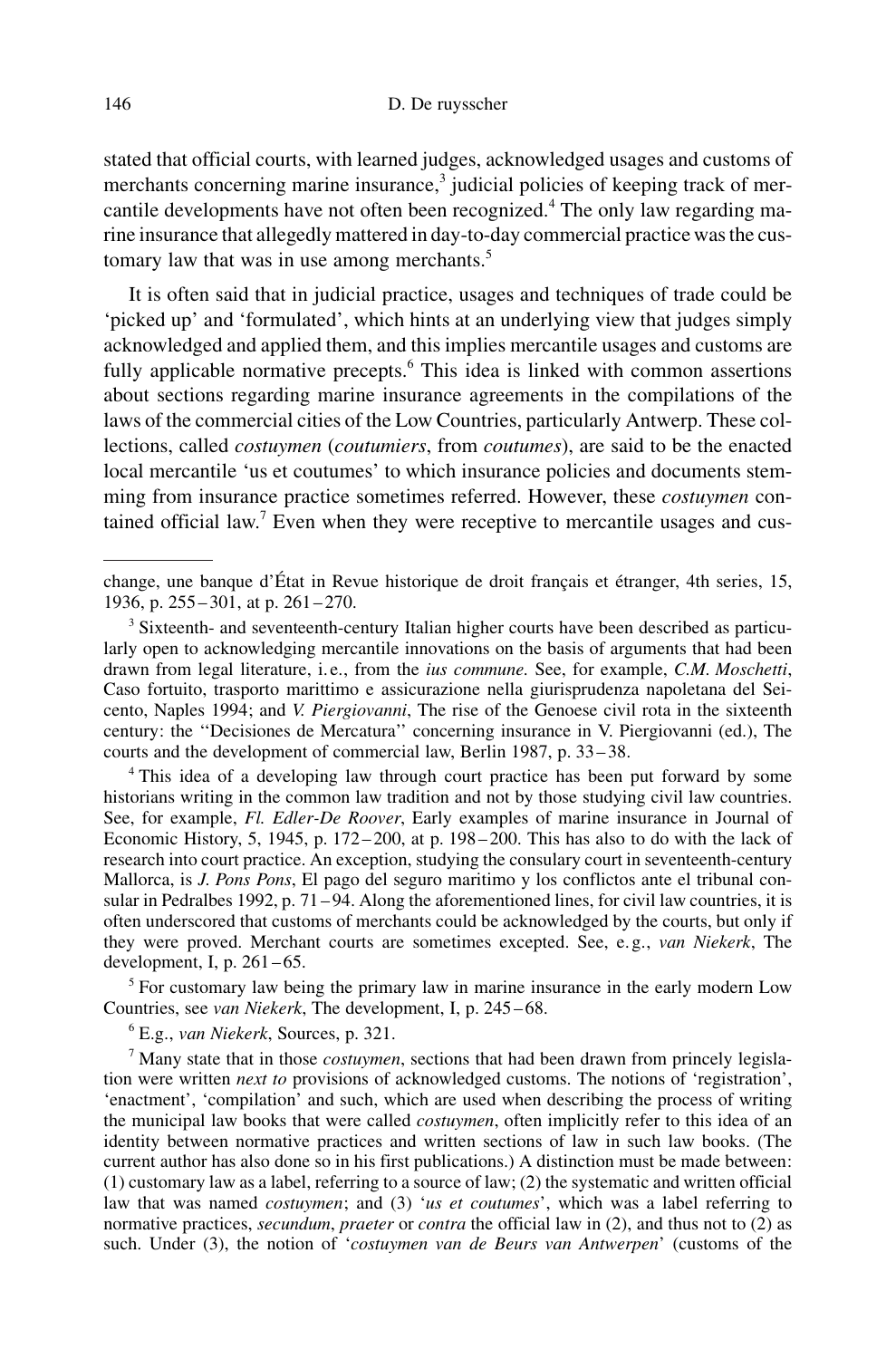toms, its provisions were not per se identical to normative practices of merchants. The customs and practices of trade were recalibrated, rephrased and expanded. As a result, they were different from the practices on which legislators had based their laws. The scope and quality of customs of merchants have also been exaggerated, as recent studies have demonstrated.<sup>8</sup> Indeed, for some places, it has been discovered that the majority of rules applying in practice to commercial contracts were official.<sup>9</sup>

All in all, it is not well-known how in the early modern period, legislation on commercial themes related to mercantile practices and customs, or how mercantile innovation in this period was supported or hindered by legislation and/or judicial approaches. This is also largely true for the early modern Low Countries. Even though extensive research has been done with regard to official law and doctrine concerning marine insurance,<sup>10</sup> the contractual practice regarding this contract in major 'Dutch' insurance centres of the late 1500s and of the 1600s (such as Amsterdam, Rotterdam and Antwerp) has not been fully explored.11 The same gap exists in understanding the approach of courts in those cities vis-à-vis innovations in marine insurance in this period.<sup>12</sup>

 $9$  E.g., J. Edwards and S. Ogilvie, What lessons for economic development can we draw from the Champagne fairs? in Explorations in Economic History, 49, 2012, p. 131 – 48.

<sup>10</sup> Van Niekerk, The development, 2 vols.

 $11$  For the 1760s, 1770s and 1780s, an analysis of the contents of marine insurance policies that were drawn up in Amsterdam, Rotterdam and Middelburg can be found in  $F.C.$  Spooner, Risks at sea. Amsterdam insurance and maritime Europe, 1766 – 1780, Cambridge, 1992, p. 33–-40. A selection of some 25 marine insurance policies, from the seventeenth and eighteenth centuries, that had been made in Amsterdam, Rotterdam and Antwerp, were analysed in van Niekerk, The development, vol. II, p. 1414-55.

 $12$  For a first comparative analysis of local and specialized courts, which is mostly based on secondary literature and legislative sources, see Go, Marine insurance in the Netherlands. In 1598 in Amsterdam, a Chamber for Insurance and Average was established, which heard lawsuits regarding *inter alia* marine insurance. Until recently, it was thought that the earliest preserved written judgments of that Chamber date from 1700. However, an early book of judgments has now been discovered. See, for a first appraisal of the practice of the Chamber in the 1600s on the basis of that book, S. Go, The Amsterdam Chamber of Insurance and Average: a new phase in formal contract enforcement (late sixteenth and seventeenth centuries) in Enterprise & Society, 14/3, 2013, 511 – 43. In 1604, a comparable Chamber was established in Rotterdam.

Antwerp Exchange), which was used in insurance contracts and princely legislation as from 1563, can be categorized. A comparable view is that of van Niekerk, who refers to the written municipal law books of Antwerp (*costuymen*) as restatements of the 'perceived customary law'. See J.P. van Niekerk, The law and customs of marine insurance in Antwerp and London at the end of the sixteenth century: preliminary thought on the background to and some of the sources for a comparative investigation in: Fundamina: A Journal of Legal History, 17, 2011, p. 144 – 63, at p. 150 – 52.

 $8$  D. Ibbetson, Law and custom: insurance in sixteenth century England in Journal of Legal History, 29, 2008, p. 291 – 307, at p. 293; E. Kadens, The myth of the customary law merchant in Texas Law Review, 90, 2012, p. 1135 – 1206.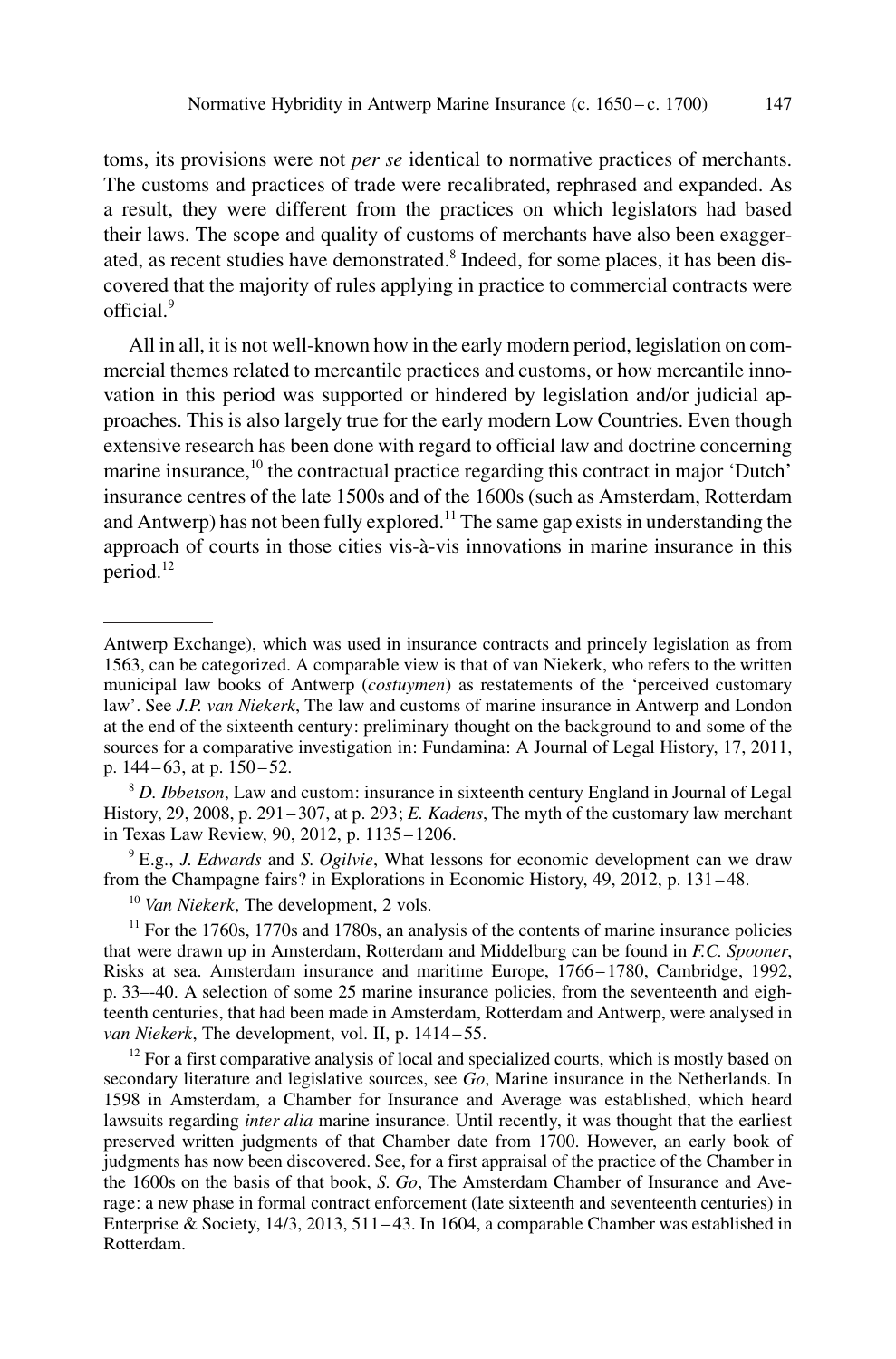The goal of this contribution is to address some of these themes in relation to Antwerp in the second half of the seventeenth century. It will be argued that in this period<sup>,</sup> and in Antwerp, there was normative hybridity<sup>13</sup> of 'law' known by merchants and official law with regard to marine insurance, but also that the actions of law-makers and judges determined to what extent these legal 'orders' diverged or converged in terms of rules that they produced. Furthermore, even if legislators and courts lacked a benevolent approach towards the customs of merchants, their attitudes inevitably had an impact on trade practice. Even if the customs of merchants and official law, each different in their nature and origins, did not overlap substantively, they naturally interacted with one another.

First, this chapter seeks to analyse the normative practices regarding marine insurance in use among merchants in Antwerp in the aforementioned period. It looks, too, at the relationship between these practices and official norms – that is, were the practices secundum, contra or praeter legem with respect to the official legal norms (i. e., the legal texts issued by the Antwerp aldermen or by princely institutions)? The customs of merchants, which are normative practices recognized as binding for their behaviour, are understood as pertaining to a Rechtsleben (living law), which expresses the idea that norms can exist outside of the legal framework of state authorities.<sup>14</sup> A 'normative practice' is defined in this chapter as a constraint based on an idea or feeling of normativity ('ought'). This corresponds with the late medieval and early modern academic notion of *tacitus consensus/voluntas populi.*<sup>15</sup> Therefore, 'practices' (i. e., repeated actions) are distinguished from 'normative practices' (i. e., usages linked to the aforementioned consensus/voluntas).

These notions can be understood with regard to contractual practice. The writing of standard terms (i. e., terms of contract that are added to an agreement without prior negotiation between the parties involved) into a written contract is a normative practice because it is felt that every contract should contain those terms. Negotiated terms are not normative practices, but they can refer to normative practices that are not described in detail in the contract, thus supplementing the provisions of the contract.

<sup>&</sup>lt;sup>13</sup> 'Normative hybridity' is defined as the coexistence of at least two contradictory normative practices, or of at least two normative practices different in origin but with comparable contents. The vantage point is that of the merchant, either insurance underwriter or insured.

<sup>&</sup>lt;sup>14</sup> The concept *Rechtsleben* was developed by Eugen Ehrlich in 1911. For a proper understanding of its intended meaning, see D. Nelken, Law in action or living law? Back to the beginning in sociology of law in Legal Studies, 4, 1984, p. 157-74; and also M. Hertogh, A European conception of legal consciousness: rediscovering Eugen Ehrlich in Journal of Law and Society, 31, 2004, p. 457 – 81, at p. 472 – 73.

<sup>&</sup>lt;sup>15</sup> R. Garré, Consuetudo. Das Gewohnheitsrecht in der Rechtsquellen- und Methodenlehre des späten ius commune in Italien (16. – 18. Jahrhundert), Frankfurt am Main 2005, p. 66–72 and p. 145-60. This required element of *consensus/voluntas populi* was - albeit not in those terms – acknowledged by Ehrlich. See Hertogh, A European conception, p. 472–73.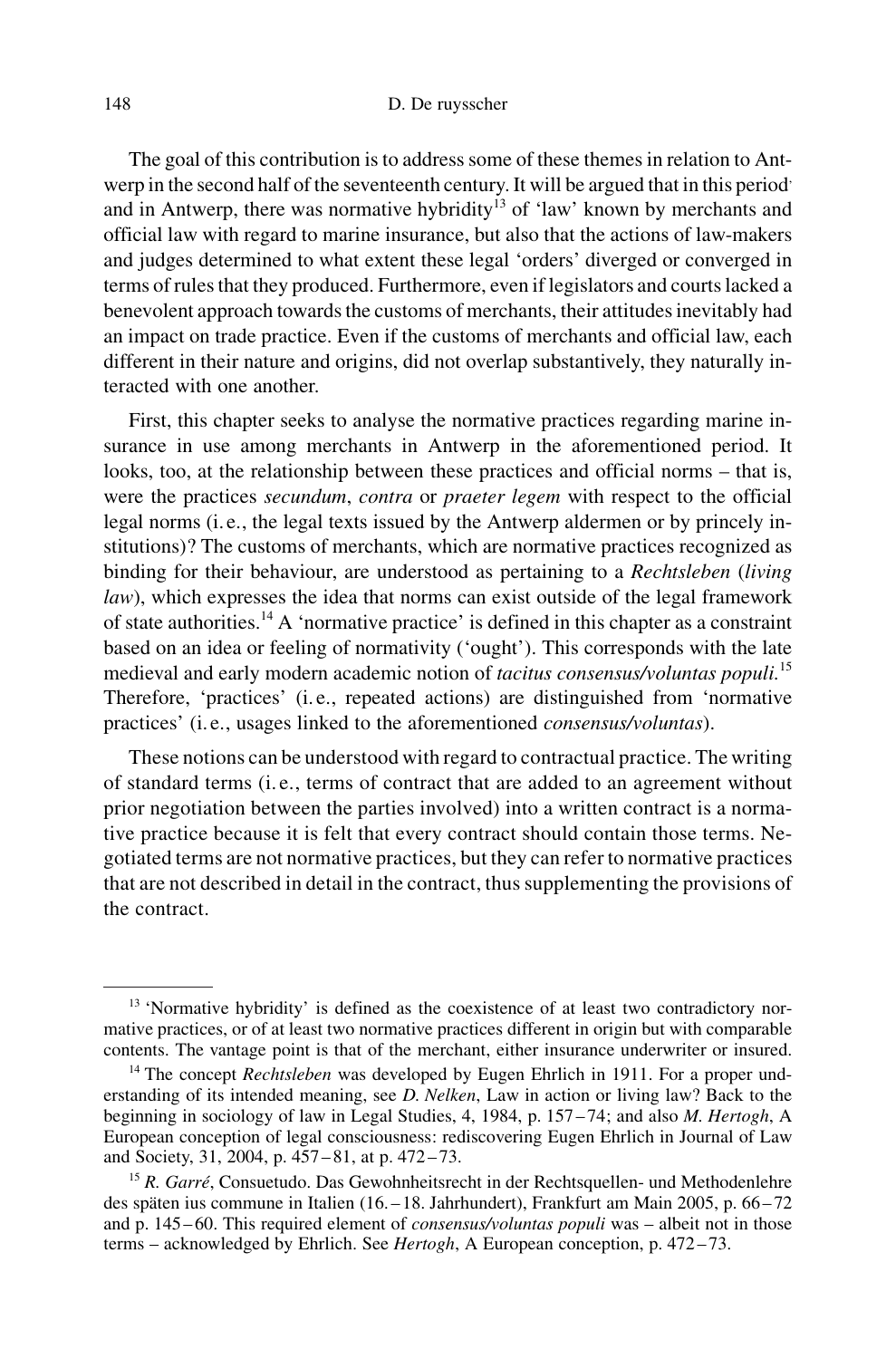Second, the contribution focuses on the interactions between decisions of the Antwerp City Court of Aldermen, which was the main tribunal in the city of Antwerp, and the contents of marine insurance contracts that were signed in Antwerp. The judicial decisions of the Antwerp aldermen-judges can be defined as 'law in action', for they had to reconcile fixed official rules regarding marine insurance that had been written down in the compilations of Antwerp law (so-called *costuymen*) of 1582 and  $1608$  with the facts of the case.<sup>16</sup> It will be assessed how the Antwerp City Court interpreted these written rules and how this resulted in the municipal law (the official law, including the 'law in action') developing in matters of marine insurance.

The main theme of this chapter is that around the middle of the seventeenth century, the relationship between the Antwerp government and the merchants residing in the city had become troubled as a result of matters relating to marine insurance. A gap had come into being between the official law on marine insurance and the mercantile, normative and other practices regarding that contract. However, in swift response to this crisis, the Antwerp City Court principally endorsed what was occurring among merchants. The aldermen softened written official rules, mostly concerning the transfer of information between the insured and the underwriters of the contract, which had been imposed previously, and a new balance between the interests of the parties involved was found and established in official rules, setting forth standards for contractual practice.

# II. The 1608 Costuymen: Crisis Legislation in a Dwindling Insurance Market

Towards the end of the sixteenth century, marine insurance in Antwerp was regulated with laws that went a long way in terms of acknowledging contractual practice. They had been in the making for two decades. Following the strict princely ordinances of 1550 and 1551 on naval traffic, merchants residing and trading in Antwerp had debated over rules regarding terms of contract, and with the support of the Antwerp leaders, a compromise was ultimately struck. A princely law of January 1571 and the Antwerp compilation of municipal law of 1582 contained provisions allowing for the

<sup>&</sup>lt;sup>16</sup> The fixedness of provisions in the abovementioned compilations must not be overrated. The Antwerp compilations of municipal law (*costuymen*) had not received the status of princely law through homologation by higher councils, even though in 1609 a provisional princely decree for printing the parts of the 1608 compilation concerning mercantile matters had been issued. Therefore, change as to their contents was not a breach of princely law. The Antwerp aldermen, who supervised the redaction committees of the abovementioned collections, could thus adapt rules that had been written into earlier compilations. Moreover, the municipal law collections of Antwerp were not regarded as being codifications (in the sense of more or less definitive collections of official law). On the legal nature of the Antwerp compilations, see D. De ruysscher, From usages of merchants to default rules: practices of trade, ius commune and urban law in early modern Antwerp in Journal of Legal History, 33, 2012, p. 3-29, at p. 18.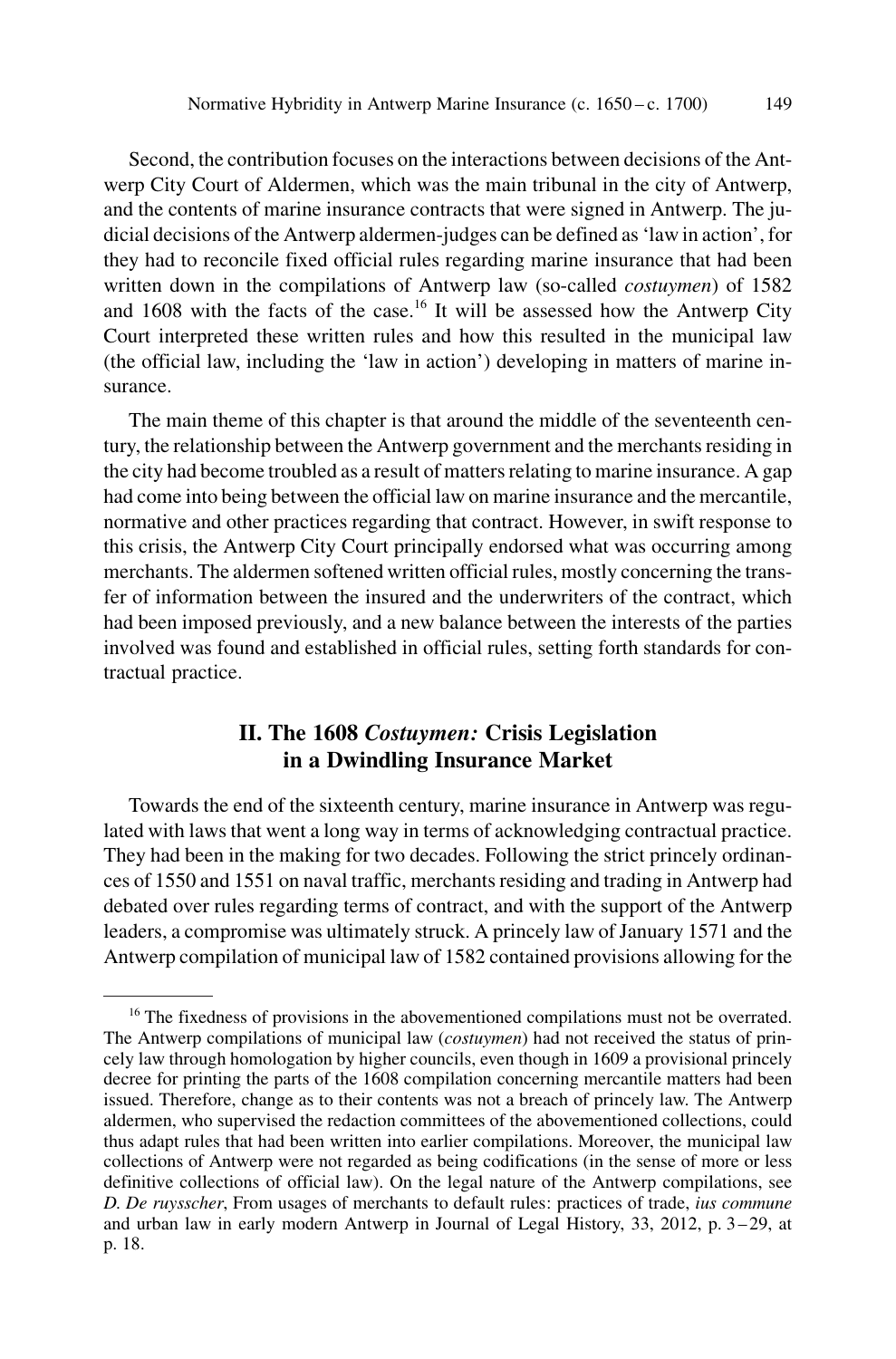use of contract clauses that had emerged from practice, but at the same time these laws imposed an exchange of information between the insured and the underwriters, and set forth limits and standards for insurance agreements. The community of merchants agreed with these rules, and for a certain period of time, the living law of merchants and the official law overlapped.<sup>17</sup> However, in the early years of the seventeenth century, the Antwerp leaders made another attempt at obtaining central approval of their municipal law. The 1582 compilation was very popular and was applauded for its quality, even though it had not been homologated as princely law. Since this compilation had been issued under a Calvinistic (anti-Spanish) municipal government, in 1585 – when Spanish rule was restored – the decision was made to assemble a new collection, which was finished in 1608. In contrast to the 1582 law book, the Antwerp municipal law of 1608 imposed more formalistic requirements and compulsory mentions onto marine insurance contracts, and in so doing drove a wedge between mercantile practice and the official law of the city.

The new approach of the Antwerp aldermen, who left the careful policy of their predecessors, was brought about by economic circumstances. In the years following the surrender of the city to the Spanish in 1585, sea traffic to Antwerp waned because of the collection of tolls for ingoing and outgoing merchandise.<sup>18</sup> The shock of 1585 and the lasting fiscal burdens on trade over the River Scheldt in the decades thereafter caused an enduring change in the patterns of naval commerce. From that moment onwards, not only foreign firms but also many from Antwerp, oriented their business activities towards other European harbours. In the early 1600s, companies that were based in Antwerp transported raw materials over land or had them sent over from neighbouring ports.<sup>19</sup> With the 1608 compilation of law, the Antwerp government tried to overcome these setbacks by providing for extensive sections of law regarding commerce and mercantile contracts. The new municipal law was considered to be a means to economically revive the city. However, in contrast to what had been done in the second half of the sixteenth century, it was a product of policy-making that no longer involved consultation with groups of resident merchants. The strict approach of its sections came with a conviction that freedom of contract, which had been considered a valuable goal in the aforementioned compromise of the later 1500s, caused fraud and uncertainty, and ultimately economic decay.

The 1608 compilation mandated that, when bringing a lawsuit regarding marine insurance, the insured had to confirm his good faith. The insured had to acknowledge that the terms and data mentioned in the insurance contract were correct and that no

 $17$  On the long discussions preceding the 1571 princely law, see D. De ruysscher and J. Puttevils, The art of compromise. Legislative deliberation on marine insurance institutions in Antwerp (c. 1550-c. 1570)" in BMGN Low Countries Historical Review in press.

 $18$  A.K.L. Thijs, The River Scheldt closed for two centuries in F. Suykens et al. (eds), Antwerp: a port for all seasons, Antwerp 1986, p. 165 – 273, at p. 203 – 10.

 $19$  E. Stols, Handel-, geld- en bankwezen in de Zuidelijke Nederlanden 1580-1650 in Nieuwe Algemene Geschiedenis der Nederlanden, VII, Haarlem 1980, p. 133 – 34.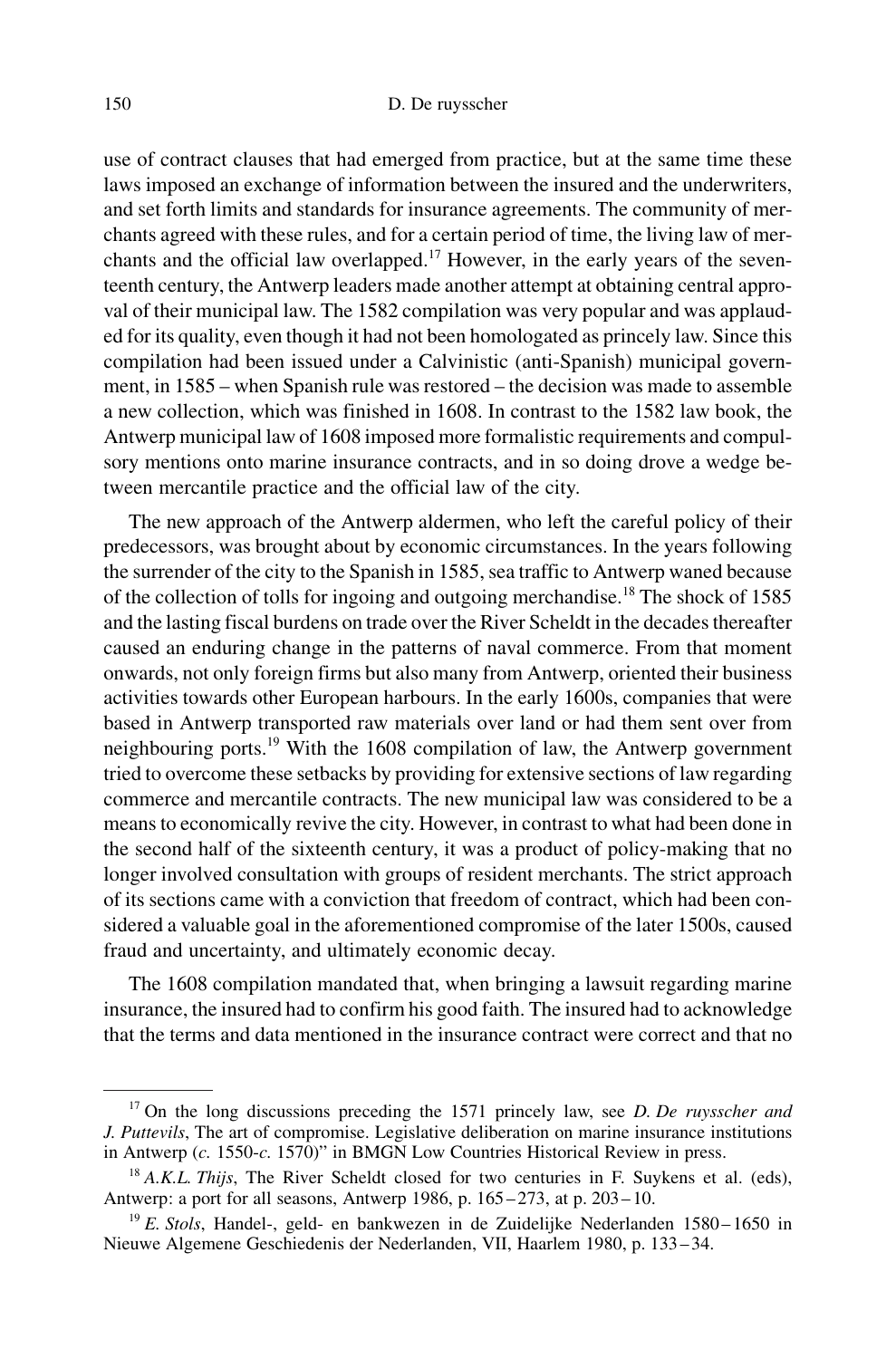other agreement had been made for insuring the same ship or merchandise.<sup>20</sup> This rule thus built on the presumption that a marine insurance contract was fraudulent. Other sections, along the same lines, provided that brokers had to write in insurance policies that they had seen the parties put their signature to the contract.<sup>21</sup> The  $1608$  compilation was also strict in terms of imposing sanctions. Fraud in insurance was prosecuted as theft, $2<sup>2</sup>$  which was a capital offence, and notaries and brokers who drew up insurance contracts containing forbidden clauses were fined.<sup>23</sup> Many insurance products and provisions of contract relating thereto were outlawed. Insuring unspecified valuables and foodstuffs, as well as insurance policies covering the insurance of merchandise belonging to enemies, $^{24}$  was forbidden. According to the *Memorieboeken*, which are documents written under the supervision of the Antwerp government and interpreting the sections of the 1608 compilation, all these measures aimed at eliminating treacherous insurance practices. The authors of the Memorieboeken stressed that – in their opinion – marine insurance in Antwerp had fallen prey to disarray and confusion, and that the new rules would tackle these problems in order to restore certainty and to stimulate growth in the insurance market. $25$ 

The new version of the Antwerp municipal law was too intrusive and received little support from merchants remaining in Antwerp. As a result, terms in insurance policies that were signed after 1608 did not differ from those that had been made before that time.<sup>26</sup> As a result, the living law of merchants regarding marine insurance and the official law were no longer overlapping. From 1608 onwards, the new approach of the Antwerp leaders ensured that, in matters of marine insurance and other mercantile contracts, many more normative practices of merchants differed from official norms.

However, confrontation between the two sets of rules only came later. Between around 1600 and approximately 1650, marine insurance in Antwerp was generally exceptional, and therefore confrontations of insurance contracts with the new legal provisions of the 1608 compilation remained rare, at least for a while. Because

 $20$  Coutumes du pays et duché de Brabant. Quartier d'Anvers. Coutumes de la ville d'Anvers, III – IV, Brussels, 1872 – 74 (ed. G. De Longé), (vol. IV is hereinafter referred to as 'Antwerp 1608 costuymen'): Antwerp 1608 costuymen, p. 310 (book 4, ch. 11, s. 266).

 $21$  Ibid., p. 224 (book 4, ch. 11, s. 59).

<sup>&</sup>lt;sup>22</sup> Ibid., p. 208 (book 4, ch. 11, s. 24) and p. 240 (book 4, ch. 11, s. 97).

 $23$  Ibid., p. 224 (book 4, ch. 11, s. 58).

<sup>24</sup> Ibid., p. 222 (book 4, ch. 11, s. 51).

 $25$  Antwerp City Archives (hereinafter ACA), Vierschaar (hereinafter V), 28bis.

<sup>&</sup>lt;sup>26</sup> E.g. international Institute of Social History (hereinafter ISSH), Netherlands Economic History Archive (hereinafter NEHA), Special Collections 471, 2.4.37.2 (insurance contract of 28 May 1636) and 2.4.31.2 (insurance contract of 29 March 1638). The second policy stipulates the insurance of merchandise 'a qui icelles pourroyent apertenir' (to whoever it may belong), which was a provision that had explicitly been prohibited in the 1608 compilation. This general clause had been customary before 1608. See H.L.V. De Groote, De zeeassurantie te Antwerpen en te Brugge in de zestiende eeuw, Antwerp 1975, p. 99.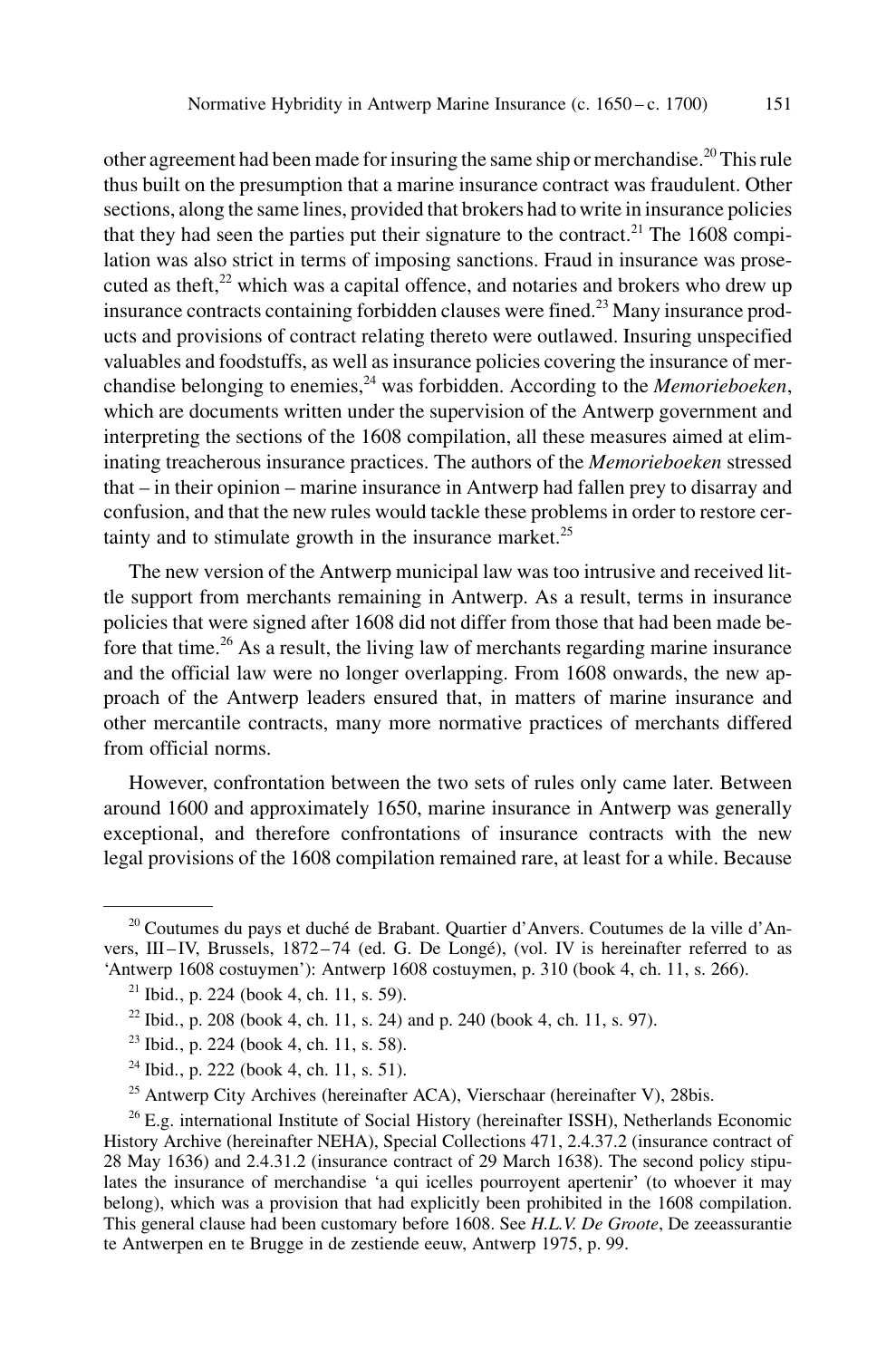in the early seventeenth century marine insurance contracts were often negotiated at the location where the insured cargo was shipped or at the place of arrival, and naval traffic to and from Antwerp was at a low, fewer insurance agreements were made in Antwerp.<sup>27</sup> Business records of Antwerp merchants dating from the first half of the 1600s contain few references to marine insurance contracts that were signed in Antwerp. The bulk of them were drawn up at insurance centres abroad. The books of the important Antwerp merchant families Van Immerseel and Boussemart, for example, contain entries for 88 marine insurances that were signed between 1607 and 1628. Of these contracts, 31 were made in Antwerp, while the remainder were drawn up in Seville and Lisbon.<sup>28</sup> Of the 13 premium payments that in 1645 were made on behalf of the Antwerp-based firm De Groote-Meerts, only one related to a contract that had been signed in Antwerp. The other marine insurance contracts engaged in were most probably signed in Seville.<sup>29</sup> The court records of the Antwerp City Court also demonstrate a decline in the number of lawsuits regarding marine insurance for the first half of the seventeenth century.<sup>30</sup>

Decreasing litigation concerning marine insurance was most certainly not due to a growing importance of arbitration or mediation, which also became less practised. In

<sup>&</sup>lt;sup>27</sup> General descriptions of the early seventeenth-century marine insurance business in Antwerp, presenting it as 'booming' or 'blossoming', are not correct. See, for those traditional accounts, R. Baetens, De nazomer van Antwerpens welvaart. De diaspora en het handelshuis De Groote tijdens de eerste helft der 17de eeuw, I, Brussels 1976, p. 264 – 69; H. Pohl, Die Portugiesen in Antwerpen (1567 – 1648): zur Geschichte einer Minderheit, Wiesbaden 1977, p. 268. An exception is E. Stols, De Spaanse Brabanders of de handelsbetrekkingen der Zuidelijke Nederlanden met de Iberische wereld, 1596 – 1648, I, Brussels 1971, p. 316 – 19. He recognized the early seventeenth-century trend of insuring in London, Hamburg, Amsterdam and Dover, rather than in Antwerp.

 $^{28}$  See Stols, De Spaanse Brabanders, II, p. 158–65.

<sup>29</sup> ACA insolvente Boedelskamer (hereinafter IB), 10.

<sup>&</sup>lt;sup>30</sup> A random sample of 639 case files that were drawn from a total of 16,247 (4%), containing written arguments and evidential materials from lawsuits brought in the Antwerp City Court of Aldermen between 1585 and 1713, yielded only two trials regarding marine insurance of before 1650, whereas six others date from after that year. The two lawsuits dated from the 1580s, and one of them had started before the 1585 surrender of the city. See ACA, Processen (hereinafter P), S2955 (1585-86) and S245 (1588-89). These data contrast with the cases on other commercial affairs found in the abovementioned sample. Within the same sample of 639 case files, 31 were found concerning bills of exchange, and of these 31 files, 18 date from before 1650. So-called 'extended sentences' of the Antwerp City Court, which are written judgments containing references to arguments that were presented in court, yield comparable numbers. Of 17 sentences regarding marine insurance and dating from the same period between 1585 and 1713, four date from the first half of the 1600s. The decisions dating from before 1650 are: ACA, V, 1291, f. 137 (24 February 1602), 1296, f. 251 (judgment, 3 October 1613), 1315, f. 46v (4 December 1632) and 1324, f. 25v (26 March 1630). Compare these numbers with those relating to bills of exchange: of 34 extended sentences dating from between 1585 and 1713 concerning bills of exchange, 15 date from before 1650. For more details on the sample, see D. De ruysscher, 'Naer het Romeinsch recht alsmede den stiel mercantiel'. Handel en recht in de Antwerpse rechtbank (16de – 17de eeuw), Kortrijk 2009, p.  $25 - 27$ .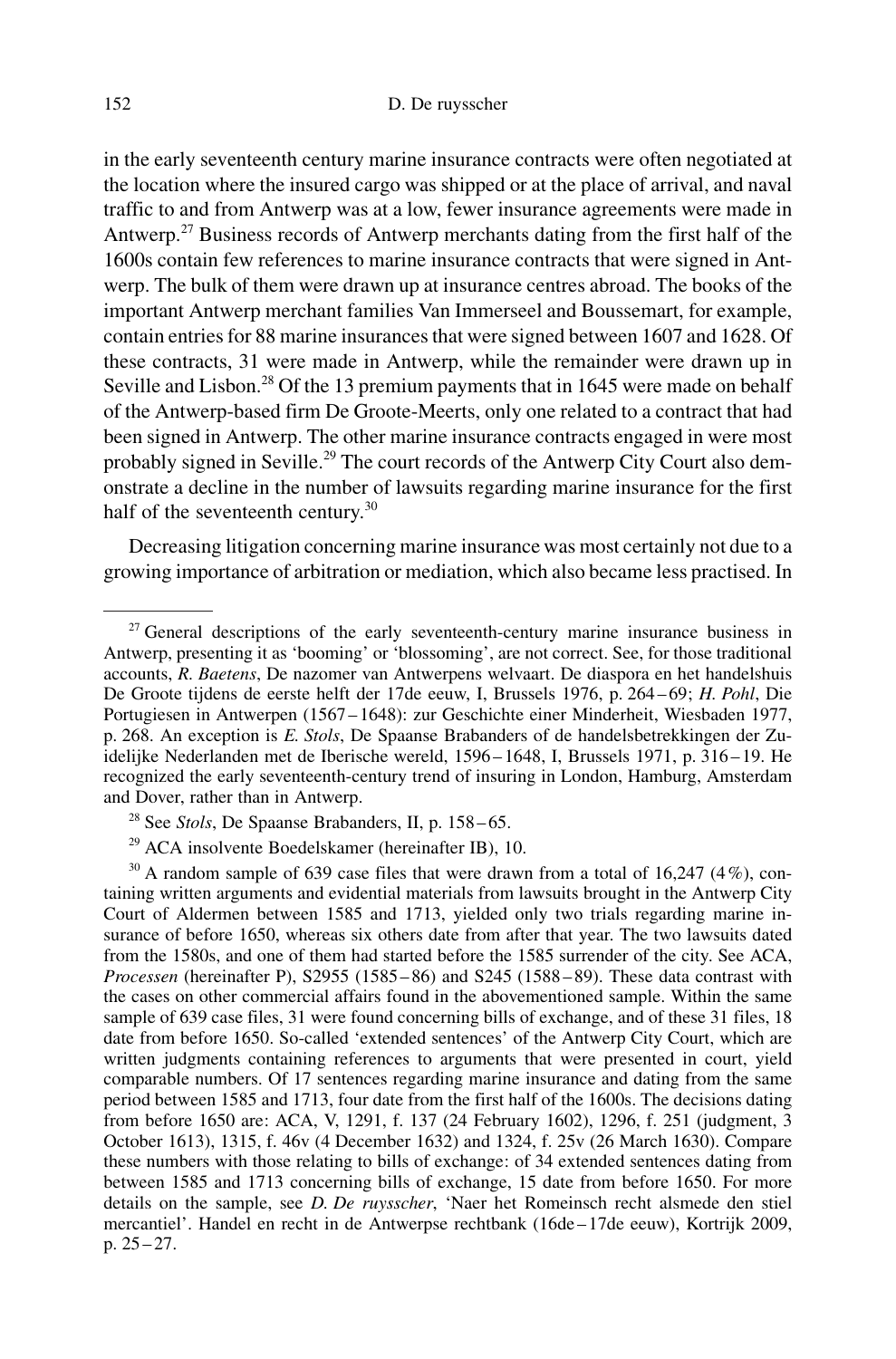the second half of the sixteenth century, mediation had been organized in close interaction with the authorities of the city. Commissioned mediators had been chosen from among the merchants and the Antwerp government had formally endorsed them. At first, these commissioners were primarily involved in the calculation of shares in damage compensation following accidents that were admitted as cases of average. After a few years, however, they also determined the insurance compensations that had to be paid by underwriters. $31$  The commissioners did not have the power to settle disputes, which had to be presented before the Antwerp City Court.<sup>32</sup> They were commonly referred to as 'good men'. They could mediate, and check documents and books, but when no compromise could be reached, they could not impose a decision. Instead, when that happened they had to send the case over to the Antwerp aldermen-judges.<sup>33</sup> It seems that this form of mediation by these commissioners and other 'good men' dwindled after 1585. The relative decline of marine insurance in late sixteenth and early seventeenth-century Antwerp also made the appointment of the aforementioned commissioners largely redundant. Such commissioners were last mentioned in the late 1620s.<sup>34</sup> Clauses referring disputes to be heard before 'good men' appeared in marine insurance contracts only in the late 1620s. They were absent from insurance policies before that time.<sup>35</sup> Only after 1650 did adding mediation clauses to marine insurance contracts became normal practice (see below).

The structural deficiencies of the 1608 Antwerp insurance law became problematic when, around the middle of the seventeenth century, marine insurance experienced a modest revival. In the Antwerp City Court, the sections of the 1608 compilation could then provide arguments against pleas for compensation. This was the case because most insurance policies, reflecting a living law that had moved away from the official norms, were contrary to the 1608 law book.

<sup>31</sup> See IISH, NEHA, Special Collections 471, 2.4.13.2 ('Nous soussignez commis aux asseurances …', 7 September 1585), 2.4.17.3 (December 1597) and 2.4.20.3 ('Nous soussignez commis aux asseurances et averies de ceste bourse d'Anvers …', 12 September 1602). See also De Groote, De zeeassurantie, p. 144-45; van Niekerk, The development, I, p. 63-64.

 $32$  Although they were sometimes referred to as members of a 'Chamber of Insurances', they did not have any official jurisdiction. See Couvreur, Recht en zeeverzekeringspractijk, p. 201 – 04; De Groote, De zeeassurantie, p. 143 – 47; van Niekerk, The development, I, p. 206.

<sup>&</sup>lt;sup>33</sup> This was normal practice in Antwerp, where the aldermen strongly shielded their competence to decide a case, especially when its solution related to questions of law. See  $De$ ruysscher, From usages of merchants to default rules, p. 13, n. 35.

<sup>&</sup>lt;sup>34</sup> IISH, NEHA, Special Collections 471, 2.4.33.2 (report, 1628). See also *De Groote*, De zeeassurantie, p. 146; van Niekerk, The development, I, p. 206.

<sup>&</sup>lt;sup>35</sup> Van Niekerk cites the example of a 1638 and probably Antwerp insurance policy including a mediation agreement. See van Niekerk, The development, I, p. 232, n. 167. Another early example of a mediation clause is IISH, NEHA, Special Collections 471, 2.4.40.2 (insurance policy of 25 June 1640).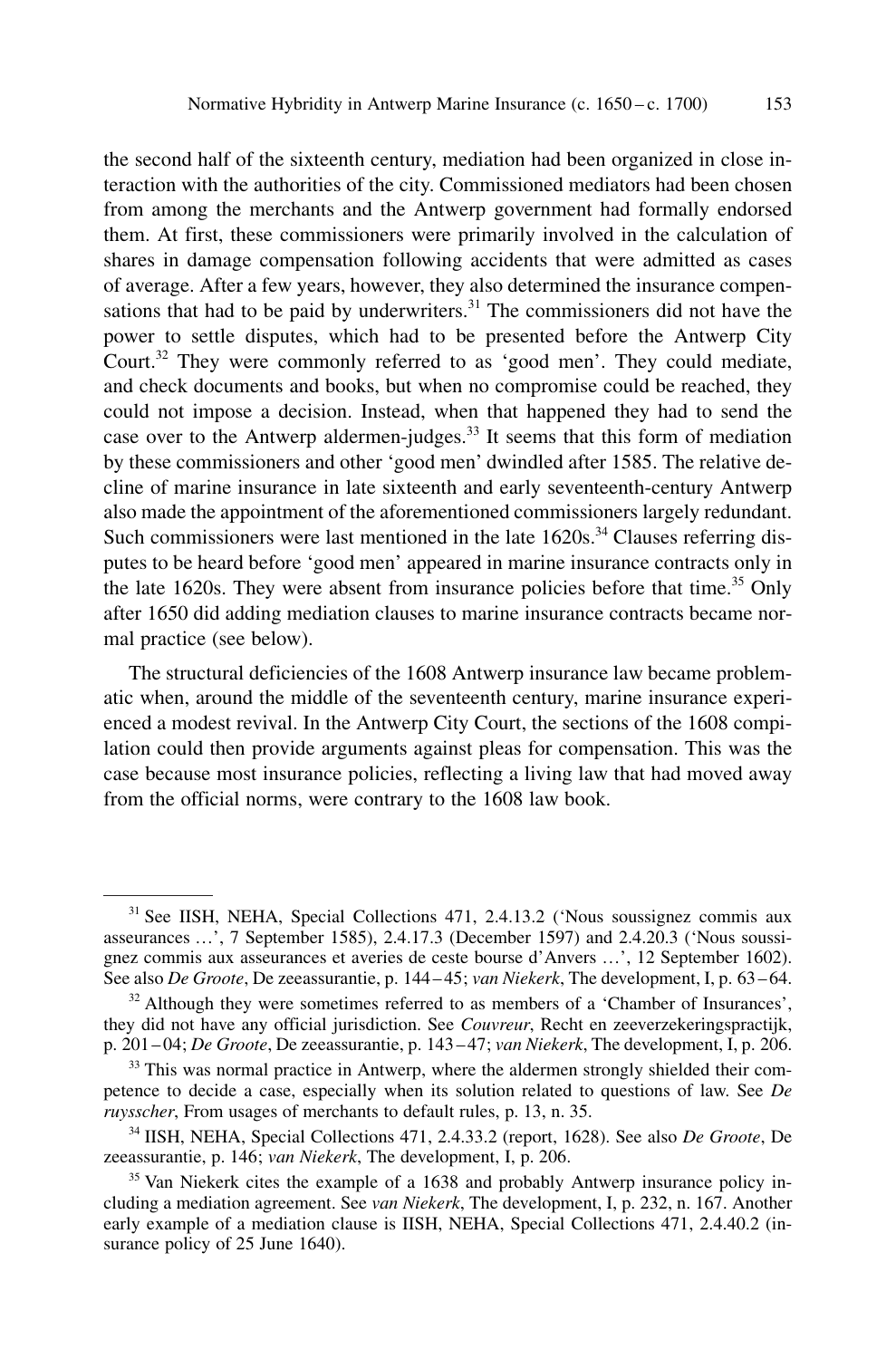## III. The Living Marine Insurance Law in Standard Terms of Contract  $(c. 1650 - c. 1700)$

Around the end of the 1640s, changing contexts facilitated the restoration of Antwerp marine insurance. Shortly after the 1648 Peace of Münster, renewed safety at sea stimulated naval traffic, which contributed to an expanding use of marine insurance. The numbers of shipments to and from Dutch and Spanish harbours mounted.<sup>36</sup> In those years, marine insurance in Antwerp underwent important changes. Due to the now unwieldy official law, insurance policies were – at least among merchants who made use of them – considered to be self-reflexive, i.e., as setting up a relationship between the insured and underwriters that stood completely apart from the official laws of Antwerp. One of the results of this development was that contractual insurance terms that had been the subject of negotiations grew to become standard terms applying to any form of marine insurance. The Antwerp merchants had opted for a complete breach with the rules that had been imposed following the 1608 compilation.

#### 1. From Negotiated to Standard Terms

In the seventeenth century, marine insurance agreements predominantly took the form of private instruments, whereas before 1560, they were usually written in notarial deeds. $37$  The privately written insurance policy, which had occasionally been used before the middle of the sixteenth century, had been swiftly replaced around that time with the contract forms that had been attached to the princely ordinances of 1563, 1570 and 1571. Already by 1590, printed insurance policies, which were based on the 1571 form, served as a basis for almost every Antwerp marine insurance contract.<sup>38</sup> However, in spite of the use of printed contracts, it had remained customary to add clauses in writing below the printed provisions of the contract forms and

 $36$  In spite of the generally applied protectionism and temporary crises following the Anglo-Dutch and French Wars, commerce to the United Provinces, for example, remained at a high level. See R. Birn, Crisis, absolutism, revolution: Europe and the world, 1648–1789, London 2005, p. 46 – 59; J. Stoye, Europe unfolding, 1648 – 1688, London 1988, p. 253.

 $37$  Van Niekerk, The development, I, p. 469. Of some late sixteenth-century and early seventeenth-century Antwerp public notaries such as Gillis van den Bossche and Michiel van Couwenberghe, it is known that they had mainly merchants as clients. However, samples of their ledgers contain virtually no insurance agreements. See ACA, Notariaat (ancien régime), 470 (1616), 480 (1626) and 3568 (1596). By contrast, most marine insurance contracts that have been made before 1560, and that have been preserved, were found in notarial ledgers. See De Groote, De zeeassurantie, p. 96 – 97.

<sup>38</sup> IISH, NEHA, Special Collections 471, 2.4.13.1 (insurance policy of 9 January 1585), 2.4.13.2 (insurance policy of 9 December 1585), 2.4.15.1 (insurance policy, 8 October 1591), 2.4.15.2 (insurance policy, 8 October 1591), 2.4.15.3 (insurance policy, 18 November 1591), 2.4.11.2 (insurance policy of 11 December 1595), 2.4.17.3 (insurance policy of 13 November 1597), 2.4.20.3 (insurance policy of 23 November 1600) and 2.4.26.2 (insurance policy of 7 June 1607). These policies were written on preprinted Spanish forms of the 1571 policy, measuring 322 x 255 mm.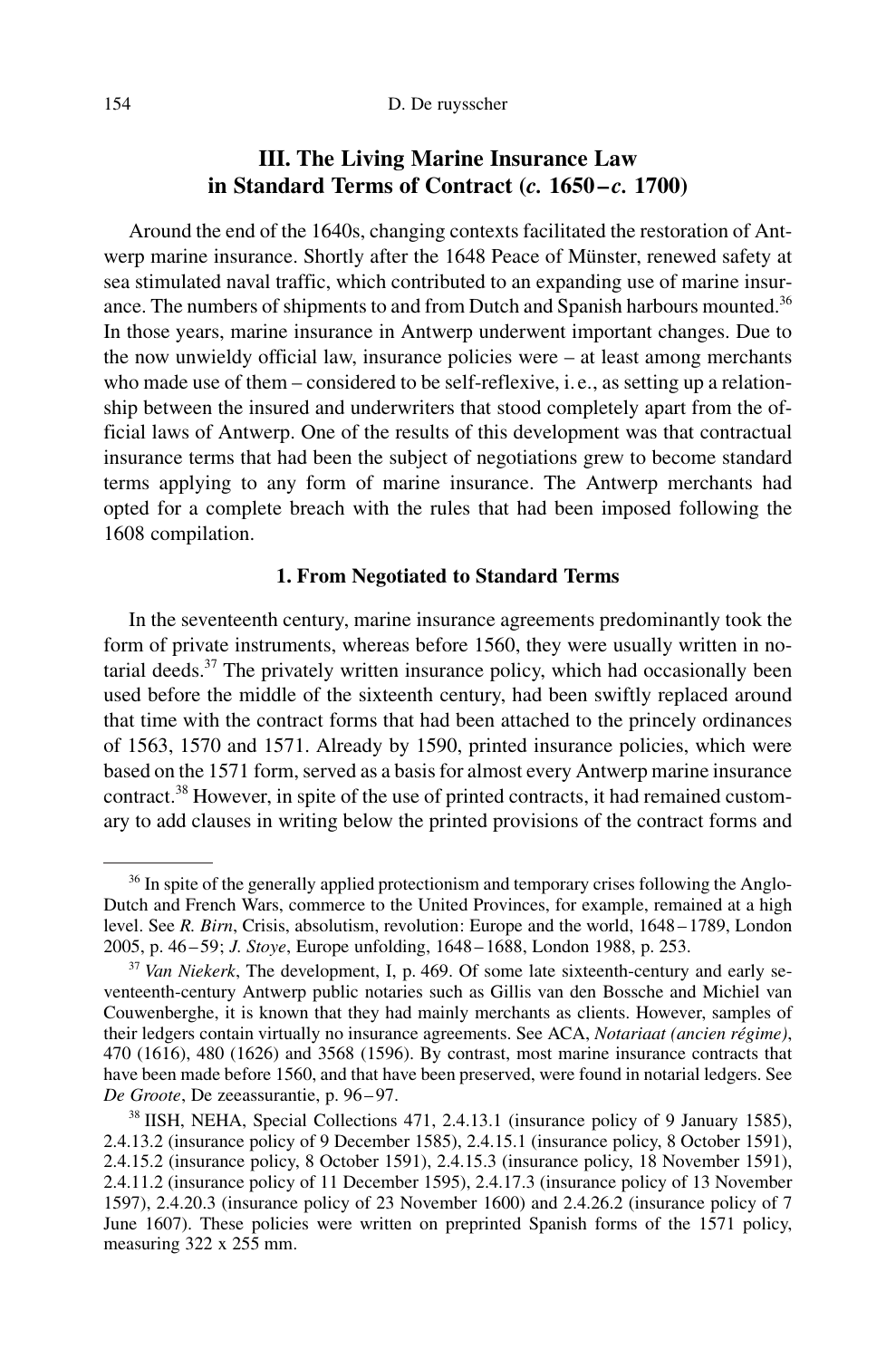this was still normal practice in the middle of the seventeenth century. Around 1650, these handwritten parts of the insurance policy still reflected negotiations between the insured (or his agent) on the one hand and the underwriters of the contract on the other. It was insurance brokers coordinating these talks, and they often moved between the different parties in order to strike a deal before a contract could be signed. In spite of the importance of mutual consent as to the contents of the agreement, insurance brokers had considerable influence in terms of proposing insurance products and contract clauses, and they also played a vital role in the enforcement of the agreement.<sup>39</sup> However, their professionalism must not be overrated and it seems that very soon after 1650, even the handwritten provisions added to the printed forms were highly standardized. This also had to do with an increasingly fierce competition between European insurance markets, which resulted in the hollowing-out of insurance obligations, especially with regard to the disclosure of information between the insured and the underwriter(s).

These developments are clear in the evolving contents of marine insurance contracts dating from the second half of the seventeenth century. Some 451 marine insurance contracts, which were made up in Antwerp on the basis of a printed form between approximately 1650–1720 provide an insight into the changes outlined above.40 On the basis of the clauses contained in these insurance policies, it is possible to distinguish standard terms from negotiated terms of contract. Standard terms were not open to compromise, were automatically inserted into the insurance contract and did not bear any relation to the rate of the premium. Most of them reflected normative practices, in which case, adding such terms to the contract relied on a constraint to use them. Such terms referred to a normative practice that any marine insurance encompassed this term and that it could not be altered by the agreement. Standard insurance terms are not per definition standardized as to their formulation, but in the contractual practice of marine insurance in late seventeenth-century Antwerp, it seems that they

<sup>&</sup>lt;sup>39</sup> Van Niekerk, The development, I, p. 701 – 02. The history of Antwerp insurance brokers remains to be written. For some general notes, see *De Groote*, De zeeassurantie, p. 152–54.

<sup>&</sup>lt;sup>40</sup> ACA insolvente Boedelskamer (hereinafter IB), 2446 and 2447. These two files contain 447 marine insurance policies. This rich collection has not been studied before, even though the existence of a collection of 'hundreds of policies' in the Antwerp City Archives had already been signalled in 1945. See Fl. Edler-De Roover, Early examples of marine insurance in Journal of Economic History, 5, 1945, p. 198, n. 91. The 447 mentioned insurance contracts were drafted for the Antwerp merchants Jacques de Lannoy, Jacques de Bruyne, Cornelis de Wael and Willem Forchoudt. Four additional Antwerp marine insurance contracts of the 1650s and 1660s were located in bundles of evidential materials that had been used in lawsuits. See ACA, P, K8793 (contract of 11 December 1666), L9005 (contract of 16 May 1655) and S69 (contract of 17 February 1653); ACA, Processen Supplement (hereinafter PS), 3558 (contract of 30 December 1654). These insurance policies  $(447 + 4)$  will hereinafter be analysed in detail. In order to check whether their contents are representative, they will be compared with some published insurance contracts, dating from the second half of the seventeenth century. See for those policies *Baetens*, De nazomer, I, p. 381 (contract of 6 July 1674); *Couvreur*, Recht en zeeverzekeringspractijk, p. 209 – 11 (contract of 28 August 1676); van Niekerk, The development, II, p. 1427 (contract of 9 December 1681).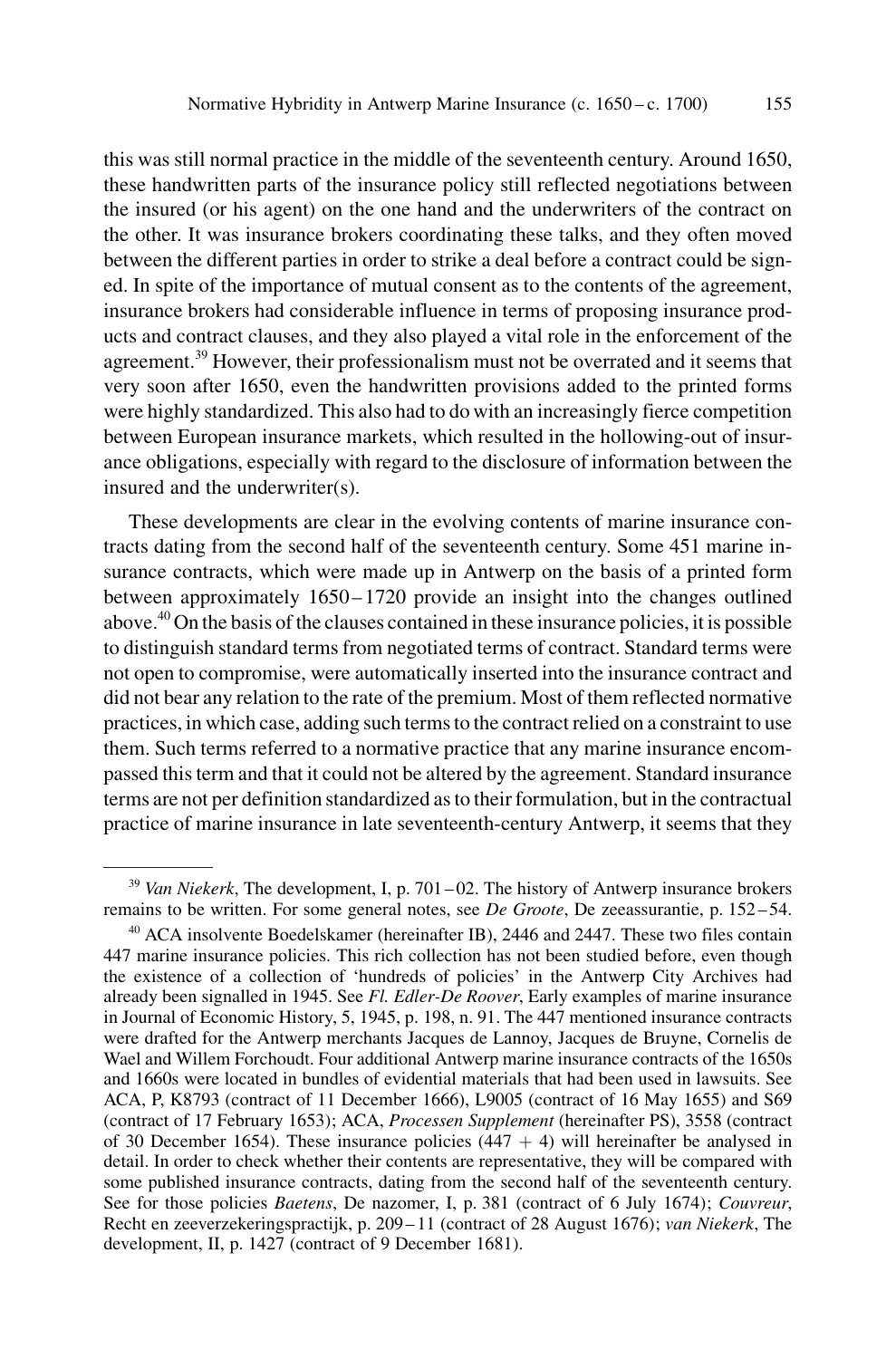usually were. Standard terms in different marine insurance contracts mostly had the same phrasing and were often identical. Of course, not every standardized provision was a standard term. Brokers had a portfolio of clauses which they could add to insurance contracts if the parties agreed that they could be used. Similar products and formulas were expressed in the same wording, since brokers recycled previously used provisions of contract and did not create new ones for every insurance policy they negotiated. In short, a standard term, corresponding to a 'risky' insurance, can be distinguished from a negotiated term against the same peril or providing similar coverage on the basis of the relation of the term to the rate of the premium. Comparing the abovementioned insurance policies makes it possible to draw distinctions between different types of contractual provisions (standard terms, stereotyped negotiated terms and varying negotiated terms).

Of the 451 insurance policies noted, 411 (91.13%) were written on the printed form that had been attached to the 1571 princely ordinance. These contracts had the printed text in the middle of the page with blank spaces above and below it for additions in writing. From the middle of the seventeenth century onwards, the Antwerp government sold these large policy forms (500 x 370 mm or 625 x 490 mm), bearing the city seal, and levied a stamp duty against them.<sup>41</sup> This was certainly inspired by the new expansion of the marine insurance business in Antwerp.

In the middle of the seventeenth century, the additions in handwriting that were made to the printed policy were, as a rule, negotiated. However, even these handwritten provisions could become standard terms. Some contract clauses that had originally been negotiated and written below the printed text on the insurance form evolved to become standard terms and were then added (in handwriting!) to every marine insurance policy. Quite surprisingly, this also happened with respect to clauses covering against risks, which resulted in the aforementioned hollowing-out of the marine insurance contract and in fraudulent practices.

An example of a shift from a negotiated provision on an insured peril towards a standard term not influencing the premium rate relates to the 'perishable or not perishable' clause. In the seventeenth century, it was normal practice, as with cargo insurances, to keep quiet about the nature of the insured object. Secrecy about the contents of insured ships was common: underwriters were not professional insurers specializing in this area of business, but merchants engaging in bulk trade as well, and thus they were competitors of the insured. They might profit from information regarding the quality, value and prices of products that were insured with them. Therefore, the insurance contracts were vague about what exactly was insured, even though they informed the underwriters of the value of the objects under coverage. As a result, identification of insured merchandise was impossible on the basis of the description in the insurance contract alone, which was usually vague and general. Insurance policies referred to such notions as 'koopwaar' (merchandise) or 'goederen' (goods),

<sup>&</sup>lt;sup>41</sup> The stamp duty was introduced with a 1648 princely ordinance. See ACA, PK, 921, f. 55 (17 February 1648).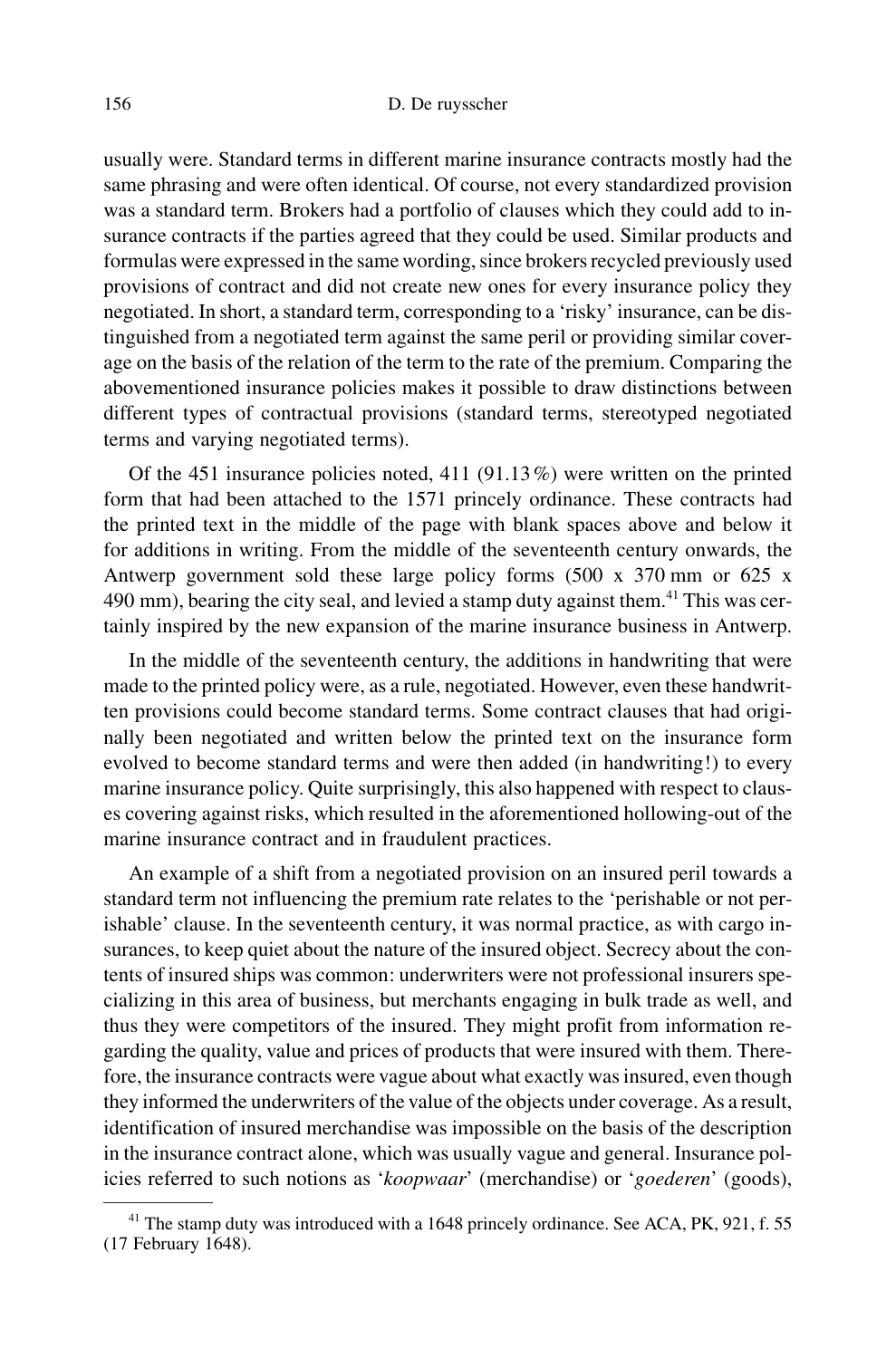without further detail. The insurance of cargo was generally proven with the bill of lading, in combination with the name of the ship, which was normally mentioned in the insurance contract.<sup>42</sup>

However, the aforementioned practices of secrecy and vagueness resulted in the insurance of some goods being riskier than that of others, and this was especially the case for fresh foods, such as fish, meat and salt, and goods that were prone to spillage, such as beer and oil. When the underwriter(s) did not know about either the amount or the quality of such goods, this could result in discussions. It was often difficult to draw the line between (insurable) damages and (non-insured) deterioration. Another problem related to the insurance of valuable cargo (gold, coins and diamonds, but also weapons), which was vulnerable to theft and the presence of which on-board the ship increased the risk of seizure or capture.

In the second half of the 1500s, legislation had responded to these problems. The 1571 princely ordinance and the 1582 and 1608 Antwerp costuymen provided that the underwriters had to be informed about the presence of valuables, weapons and foodstuffs (so-called 'perishable' goods or 'perishables') among the cargo by mentioning them in the insurance policy.<sup>43</sup> These rules began to be less frequently applied. Towards the end of the 1600s, non-detailed declarations of shipped goods, which had been common around 1650, had slowly been replaced with the line 'perishable or not perishable'. A total of 85.71% (90 out of 105) of cargo insurance policies in which the insured merchandise was not detailed and that had been drawn up between 1690 and 1700, and even 100% (49 out of 49) of those written in the following decade, contain this clause (see Table 1). This remarkable development was more than a standardization of terms. Not only were the vague descriptions of insured cargo made uniform, but the formula 'perishable or not perishable' also received more normative content. At the beginning of the 1600s, the 'perishable or not perishable' provision had been used for insuring shipments containing an indefinite portion of foodstuffs.<sup>44</sup> Back then, the normative contents of the clause referred to the rule that, under the coverage 'perishable or not perishable', the underwriter(s) agreed to compensate damages to foodstuffs among the insured cargo even if their nature, amount or state had not been declared. With the mounting popularity of the formula 'perishable or not perishable' in the latter half of the 1600s, the normative contents of the coverage were stretched. In the early eighteenth century, merchants regarded the words 'perishable or not perishable' as sufficient for the insurance of undeclared and indefinite cargos

 $42$  van Niekerk, The development, I, p. 288–91.

<sup>43</sup> Coutumes du pays et duché de Brabant. Quartier d'Anvers. Coutumes de la ville d'Anvers, Brussels, 1871 (ed. G. De Longé), II (hereinafter 'Antwerp 1582 costuymen'), p. 404 (ch. 54, s. 13); Antwerp 1608 costuymen, p. 216 – 18 (book 4, ch. 11, ss. 41 – 43).

<sup>&</sup>lt;sup>44</sup> The clause was in this meaning, condemned in the 1608 *costuymen*. See Antwerp 1608 costuymen, p. 218 (book 4, ch. 11, s. 42). In Amsterdam, the provision 'perishable or not perishable' was condoned to some extent in a municipal ordinance, and as early as 1614. See van Niekerk, The development, I, p. 293 – 94.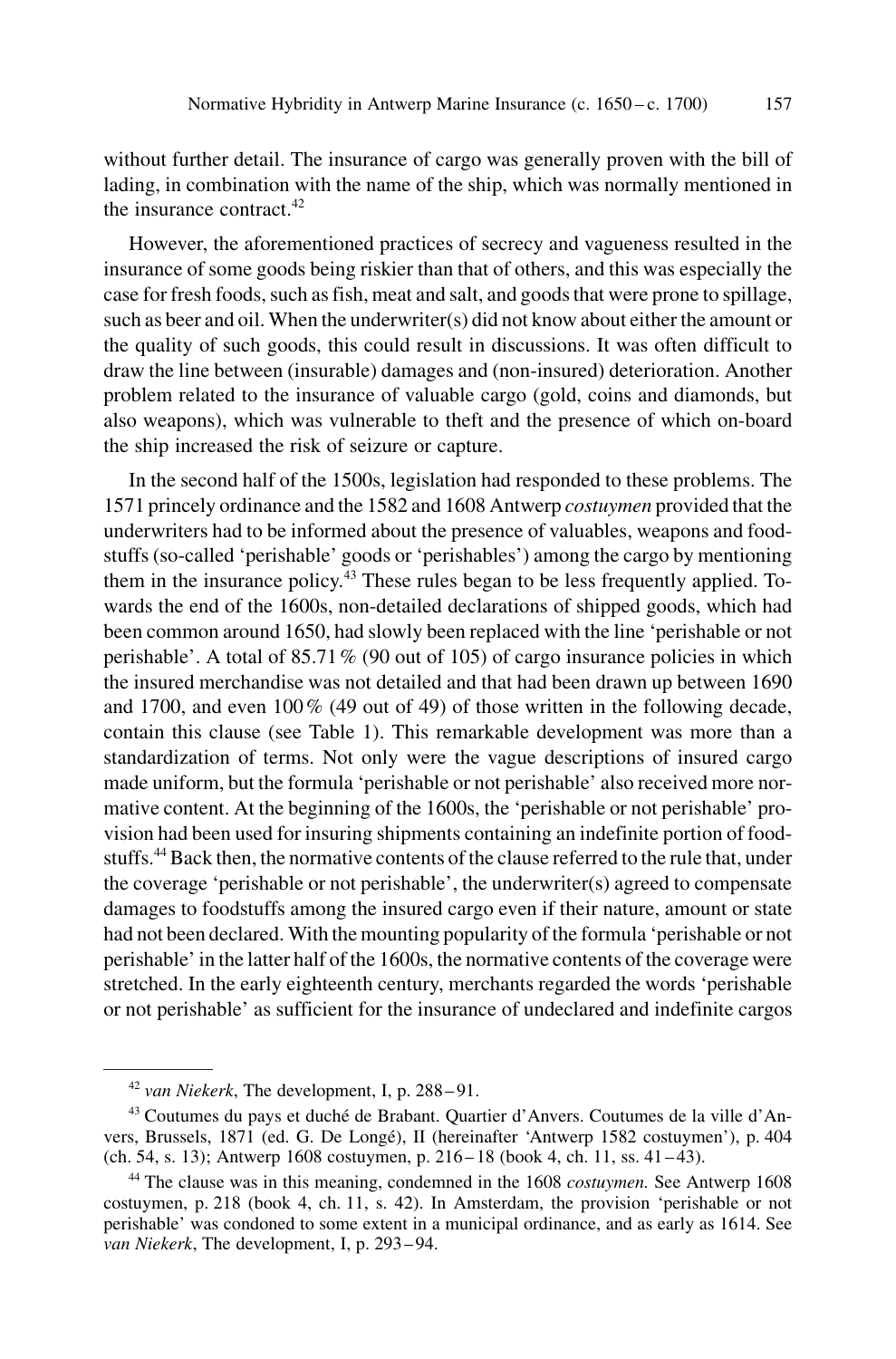#### 158 [D. De ruysscher](http://www.duncker-humblot.de)

of gold, silver or jewellery as well.<sup>45</sup> By that time, it had become a normative insurance practice that the underwriters paid out compensation irrespective of what the cargo consisted of, and even when it was only discovered upon shipwreck, seizure or capture that valuable or perishable goods had been on-board. It is remarkable that this widening of the normative contents of the formula did not affect the premium. Near the end of the seventeenth century, Antwerp marine insurance contracts containing the aforementioned broad provision were insured against the same rates as had been applied for non-valuable or non-perishable cargos before 1650.<sup>46</sup>

Another example of a contractual provision that grew to become a standard term was the 'on good and bad tidings' clause. Many insurance contracts were signed by agents acting on instructions. The latter were often not aware of the exact date of departure of the ship that was to be insured, something that was often only known to the insured. Even when the latter wanted to communicate this information, news travelled slowly. Messages from the Spanish ports, for example, reached Antwerp with a delay of  $30 - 50$  days.<sup>47</sup> This practice of insuring from abroad had become more important after 1585, when the River Scheldt had been closed by toll barriers. Often it only became clear later on that the cargo or ship specified in an insurance contract had already been lost when the contract was signed. In that case, it was presumed that the insured had not known about the damages if the parties had concluded the insurance contract before the loss could be known. For that purpose, it was presumed that news travelled at a speed of one mile an hour. If, for example, a ship perished 240 miles from Antwerp, a contract insuring its cargo was nonetheless deemed valid if it had been signed in Antwerp within 240 hours or 10 days following the shipwreck. This normative practice was already known in Antwerp in the 1530s<sup>48</sup> and it had found its way into the 1571 princely ordinance and the Antwerp *costuymen*, which nonetheless adapted the speed calculation to three miles for two hours.<sup>49</sup> The provision 'on good and bad tidings' evolved from a reference to this custom towards a specific insurance product, for which a higher rate applied. In the 1580s, the clause 'on good and bad

 $48$  The rule is mentioned in a *consilium* of Elbrecht de Leeuw, which was made following a judgment of the Antwerp aldermen dating from 1539. See A. Wijffels, Business relations between merchants in sixteenth-century Belgian practice-orientated civil law literature in V. Piergiovanni (ed.), From lex mercatoria to commercial law, Berlin 2004, p. 256–59. See further De Groote, De zeeassurantie, p. 21; van Niekerk, The development, II, p. 867, n. 298.

 $49$  See s. 11 of the princely ordinance of 20 January 1571 (n.s.) (e.g. in J.-M. Pardessus (ed.), Collection de lois maritimes antérieures au XVIIIe siècle, IV, Paris 1838, p. 103-19). See also Antwerp 1582 costuymen, p. 402 (ch. 54, s. 10).

<sup>&</sup>lt;sup>45</sup> No policies from after 1700 refer to silver cargo. See for the last known examples of references in a policy to a cargo of that kind: ACA, IB, 2447, 39 (insurance policy of 19 April 1694) and 48 (insurance policy of 19 April 1692).

<sup>46</sup> See, for example, ACA, IB, 2447, 19 (insurance policy of 7 June 1695) for a voyage from Amsterdam to Cadiz against a 5% premium, which was the regular interest rate. All insurances 'perishable or not perishable', after 1650, were signed for premium rates between 5 and 10%, which do not differ from rates applied before 1650 for similar routes, but without the provision.

 $47$  Baetens, De nazomer, I, p. 93-94.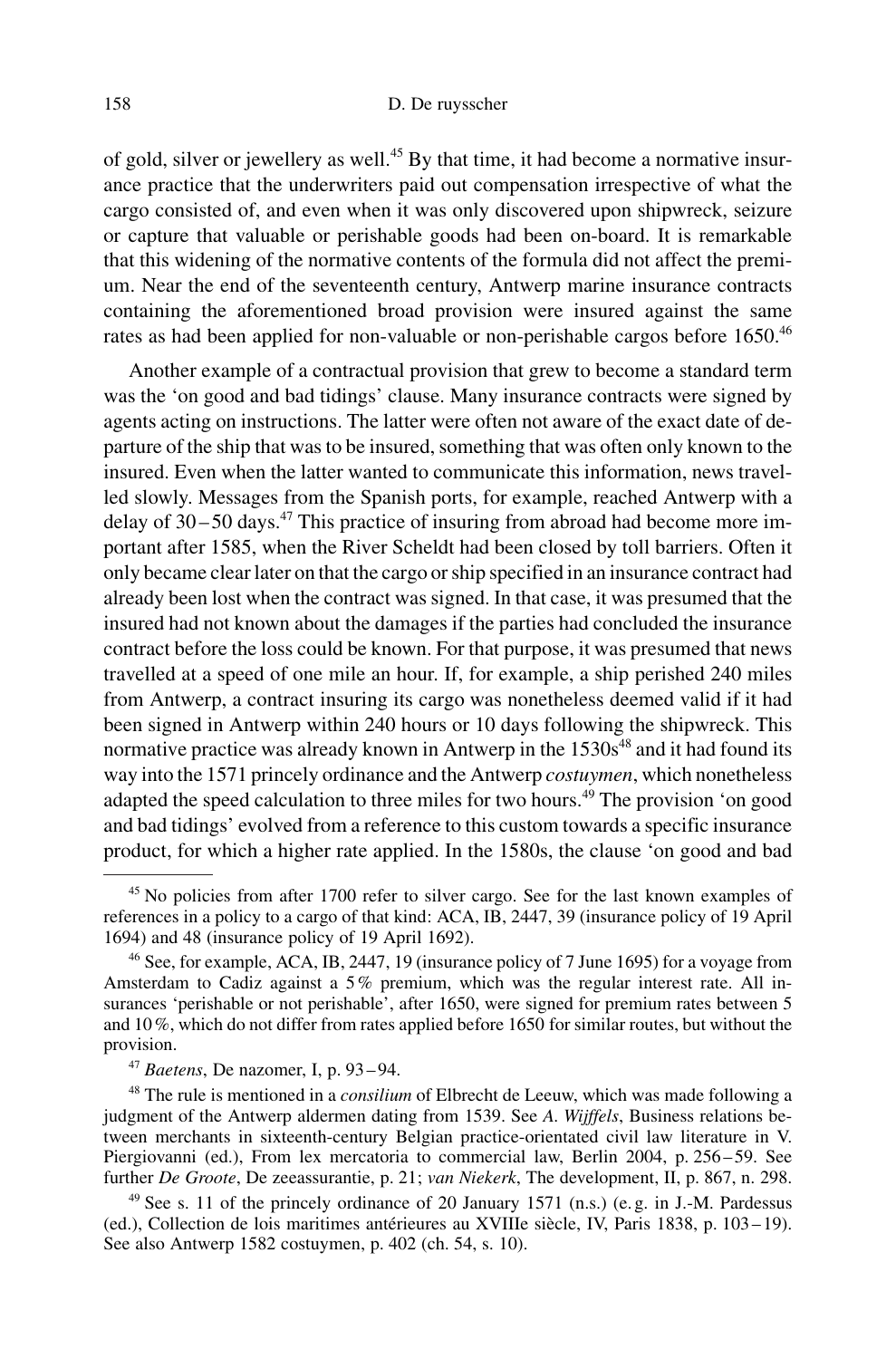| Total                              | $\Xi$       | 3             | $\circ$               | $\overline{19}$ | $\overline{14}$ | $\circ$     | $\overline{4}$ | 15            | 68                       |          | 81            | 52          | $\overline{13}$ | $\tilde{q}$    | $\mathbf{v}$ | 447            |
|------------------------------------|-------------|---------------|-----------------------|-----------------|-----------------|-------------|----------------|---------------|--------------------------|----------|---------------|-------------|-----------------|----------------|--------------|----------------|
| 'Silver or pe-<br>rishables'       |             |               |                       |                 |                 |             |                |               |                          |          |               |             |                 |                |              |                |
| $X$ or<br>silver'                  |             |               |                       |                 |                 |             |                |               |                          |          |               |             |                 |                |              | $\mathcal{L}$  |
| 'Silver'                           |             |               | $\tilde{\phantom{0}}$ |                 | $\epsilon$      |             |                | $\mathcal{L}$ | $\mathbf{r}$             |          |               |             |                 |                |              | $\frac{6}{2}$  |
| 'Perishable or not<br>perishable'  | 5           |               |                       |                 |                 |             |                | ᡋ             | 36                       |          | 54            | 45          | 4               | $\overline{4}$ |              | 180            |
| perishables'                       |             |               |                       |                 | 3               |             |                |               | 5                        |          | 3             |             |                 |                |              |                |
| 'Of whatever  'X or<br>nature'     |             |               |                       | 2               | 2               |             |                |               |                          |          |               |             |                 |                |              | $\circ$        |
| other'<br>$X$ or                   |             |               |                       |                 | $\overline{c}$  |             |                |               |                          |          |               |             |                 |                |              | $\frac{13}{2}$ |
| 'Goods'                            |             |               |                       | 2               | 54              |             |                |               |                          |          |               |             |                 |                |              | 56             |
| Hull Specification of<br>the cargo | 3           | $\mathcal{C}$ | $\mathcal{L}$         | $\overline{13}$ | 56              |             | 13             | 4             | $\overline{20}$          |          | 20            | $\circ$     | ᡋ               | $\mathcal{L}$  | 4            | 154            |
|                                    |             |               |                       |                 | 2               |             |                |               | $\overline{\mathcal{L}}$ |          | $\mathcal{L}$ |             |                 |                |              | $\infty$       |
|                                    | $1651 - 55$ | $1656 - 60$   | $1661 - 65$           | $1666 - 70$     | $1671 - 75$     | $1676 - 80$ | 1681-85        | 1686-90       | $1691 - 95$              | $1696 -$ | 1700          | $1701 - 05$ | $1706 - 10$     | $1711 - 15$    | 1716-20      | Total          |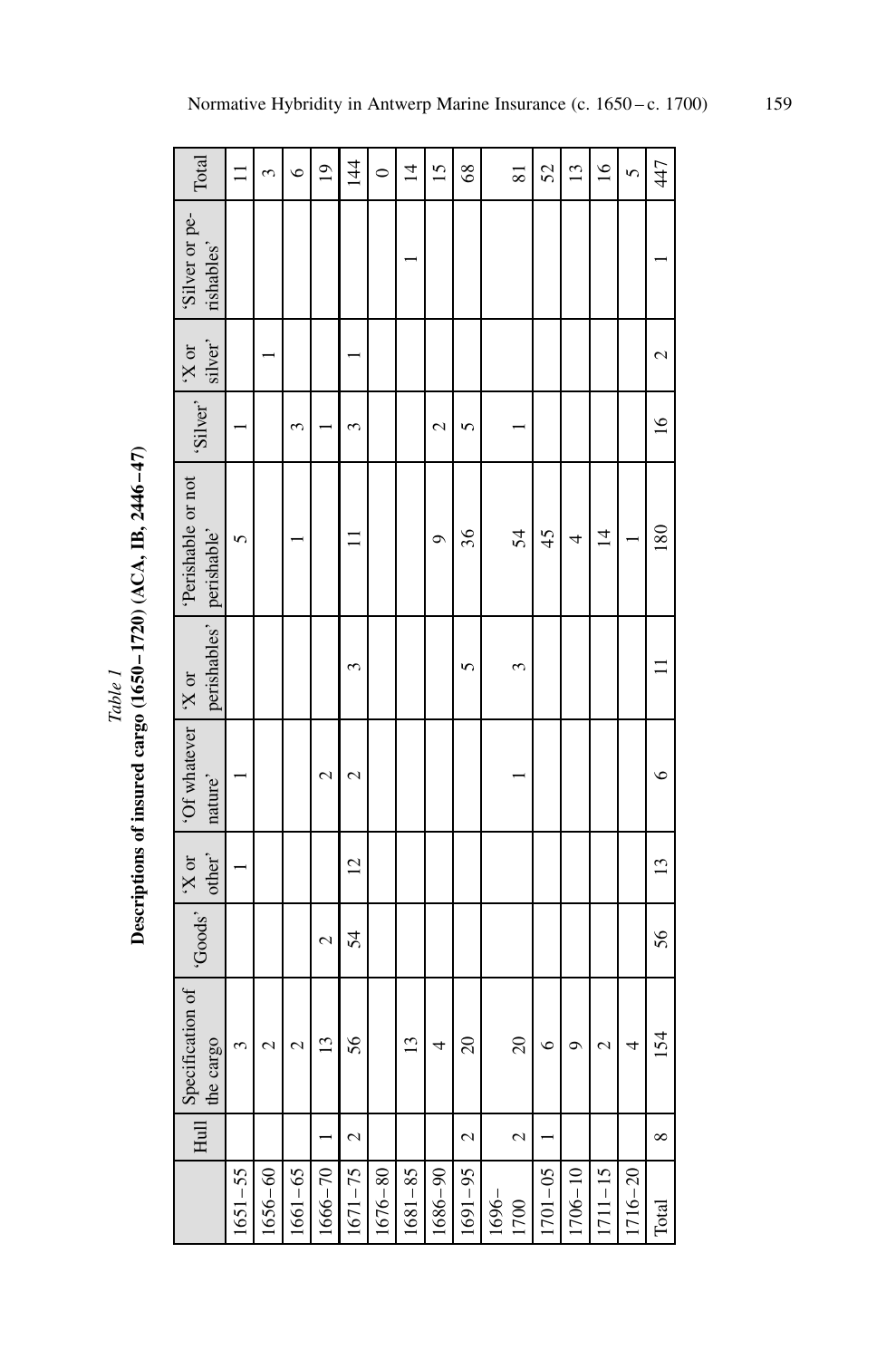tidings' aimed at preventing discussions on insurance after loss even if the 'three miles, two hours' test failed. In the latter case, when fraud by the insured could be presumed, only a small opening was left for the underwriters to the 'on good and bad tidings' contract. They could have the insurance contract annulled if they were able to prove that the insured had already heard about the damage at the time when he engaged in the insurance contract.<sup>50</sup> Since information on the route and fate of a ship often remained private, the aforementioned remedy for underwriters hinged on a *probatio diabolica* and was elusive. The normative contents of this 'on good and bad tidings' provision were now so large that underwriters accepting it engaged in high-risk stakes, for which they requested higher premiums.<sup>51</sup> These rewards for underwriters counterbalanced the considerable danger of fraud by the insured.

Bearing these straightforward rules in mind, it is surprising to see that, after 1648, the Antwerp term 'on good and bad tidings' became a standard term, and that it lost its impact on the insurance premium. Of the 451 examined marine insurance policies dating from between 1650 and 1720, no fewer than 444 contain this clause. It is clear that as early as 1650, the 'tidings' provision was a standard term inserted into every marine insurance contract that was drawn up in Antwerp. The normative practice of the 'three miles, two hours' test had been expanded early on to turn into a broadly conceived presumption that the insured had not known about loss occurring before the date of the contract. Actually, ideas as to the timely signing of marine insurance contracts, and the corresponding rule that considered insurances after loss within the 'three miles, two hours' timeframe as null and void, were abandoned. Underwriters now took more risks in this respect and were not compensated for doing so because the premium rate did not reflect the risk.<sup>52</sup> It seems that this phenomenon resulted from fierce competition between different European insurance centres (Seville, London, Dover, Amsterdam and Rotterdam), in all of which insurance prices dropped in the latter half of the seventeenth century.<sup>53</sup> Underwriters in Antwerp start-

 $50$  Antwerp 1608 costuymen, p. 204–08 (book 4, ch. 11, ss. 13–22).

 $51$  See Stols, De Spaanse Brabanders, I, p. 318, referring to premiums up to 20% in the 1610s and 1620s.

 $52$  In the later 1660s, Antwerp insurances between northern harbours and Cadiz 'on good and bad tidings' were signed against 4 to 6%. See ACA, IB, 1878. Compare with the 7% premium for a 1655 marine insurance, not 'on good and bad tidings', which was signed in Amsterdam for a trip from Dunkirk to Cadiz. See van Niekerk, The development, II, p. 1423 (policy drafted in Amsterdam, 30 July 1655).

 $53$  Rates dropped to below 2%, for voyages within Europe by the middle of the eighteenth century. See J. de Vries and A. van der Woude, The first modern economy: success, failure, and perseverance of the Dutch economy, 1500 – 1815, Cambridge, 1997, p. 137 – 38. See, for the United Provinces, K. Davids, Zekerheidsregelingen in de scheepvaart en het landtransport, 1500 – 1800 in J. Van Gerwen and M.H.A. Van Leeuwen (eds), Studies over zekerheidsarrangementen. Risico's, risicobestrijding en verzekeringen in Nederland vanaf de middeleeuwen, Amsterdam 1998, p. 193–95. For seventeenth-century London, see A.B. Leonard, Pricing revolution in marine insurance, unpublished paper, [http://histproj.org/completed/LEO](http://histproj.org/completed/LEONARD_Marine%20insurance%20pricing%20revolution.pdf.) [NARD\\_Marine%20insurance%20pricing%20revolution.pdf.](http://histproj.org/completed/LEONARD_Marine%20insurance%20pricing%20revolution.pdf.)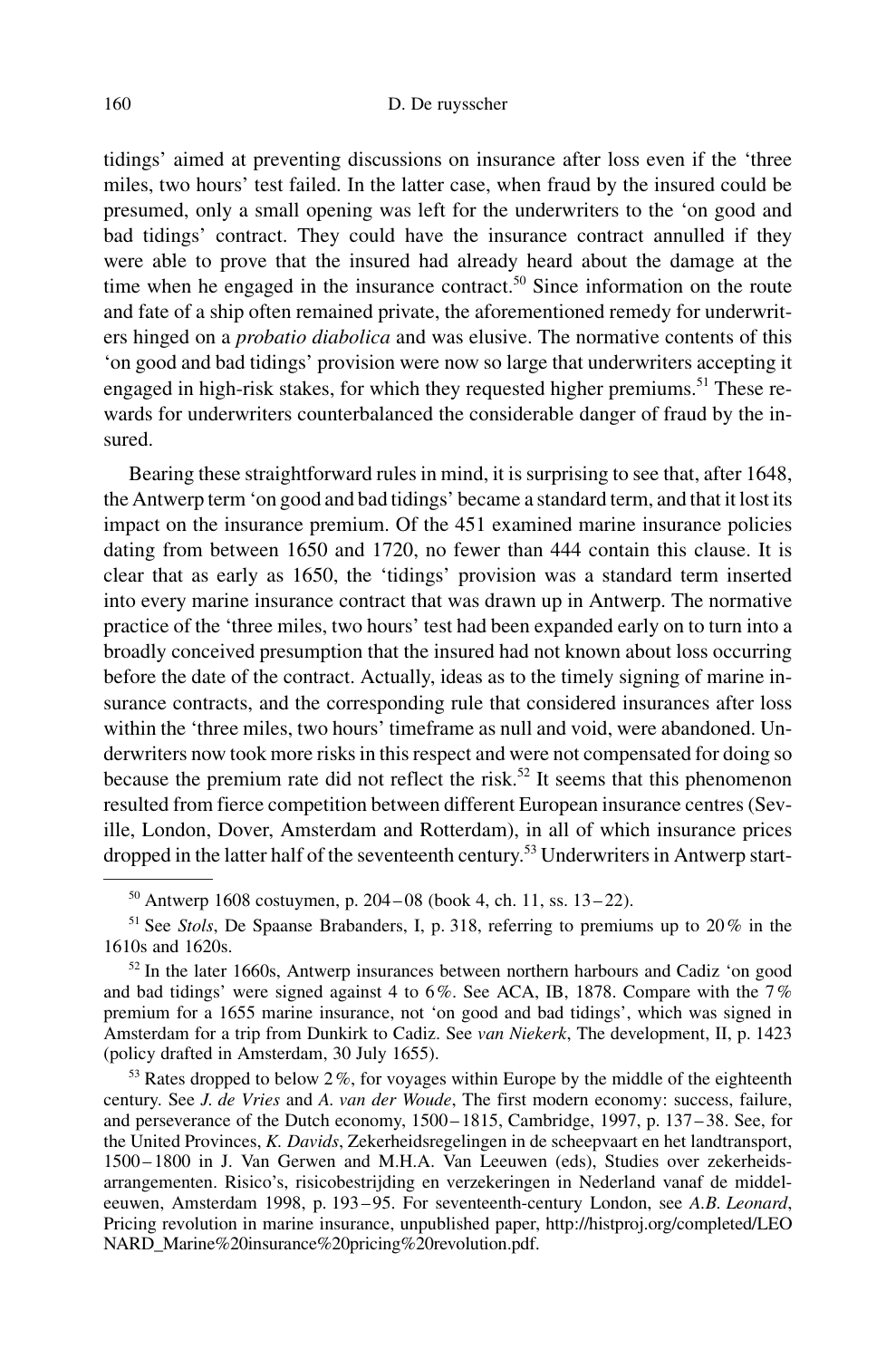ed tinkering with the contents and conditions of marine insurance in order to make their products attractive to merchants who were signing contracts of insurance all over Europe.

The extensions in scope and the increasing use of the 'perishable or not perishable' and 'on good and bad tidings' clauses attest to fundamental changes in marine insurance after 1650, both in Antwerp and elsewhere. By 1700, Antwerp marine insurances had become more attached to formulas than to negotiation and exchange of information. The developments had made the legal compromises of the 1571 princely law and of the 1582 *costuymen* largely meaningless. The severe contents of the 1608 Antwerp municipal law, which were still in force around 1650 and which were stricter than the aforementioned compromise, provoked a swift and radical reaction from the merchant community.

#### 2. Breaking Away from Legislation

The innovative insurance terms could not be based on the Antwerp municipal law or the princely ordinances. Around 1648, and even earlier, the 1608 costuymen, with their many severe and finicky precepts, were understood to be contrary to both earlier conventional practices among merchants and rapidly developing insurance products. The newly-established provisions in marine insurance contracts were (as stated above) often contrary to the official law. The clauses and formulas, written either above or below the printed text of policy forms, were not always consistent with the printed terms that reflected the 1571 princely ordinance to which they were attached.<sup>54</sup> After 1650, the 1571 policy form had very limited legal significance. It did not form the backbone of the contract, as had been intended, even though nearly every insurance agreement was drafted on such a model contract. In the written parts of the insurance contract, norms of official law, many of which were referred to in the printed lines of the policy, were ruled out. Mentions of data, which were prescribed by legislation and at which the printed form hinted, were circumvented with vague descriptions in the handwritten segments of the policy.

Furthermore, it became common to add a stereotyped clause providing that (princely) ordinances and costuymen did not apply to the contract. Of the 451 Antwerp insurance policies dating from between 1650 and 1720, only two lack this renunciation clause. According to the formula, insurance contracts containing the clause had to be understood and interpreted only on the basis of the contents of the written agreement. Ambiguous or unclear provisions should not be interpreted by means of sections of legislation or official law. When accepting insertion of

<sup>&</sup>lt;sup>54</sup> Such discrepancies have been reported for early eighteenth-century Amsterdam insurance policies as well. See Spooner, Risks at sea, p. 34-35. Most striking is the example of hull insurances, for which the 1571 form was used, even though the latter spoke only of the insurance of cargo. See, for example, ACA, IB, 2447, 58 (insurance policy of 24 October 1695).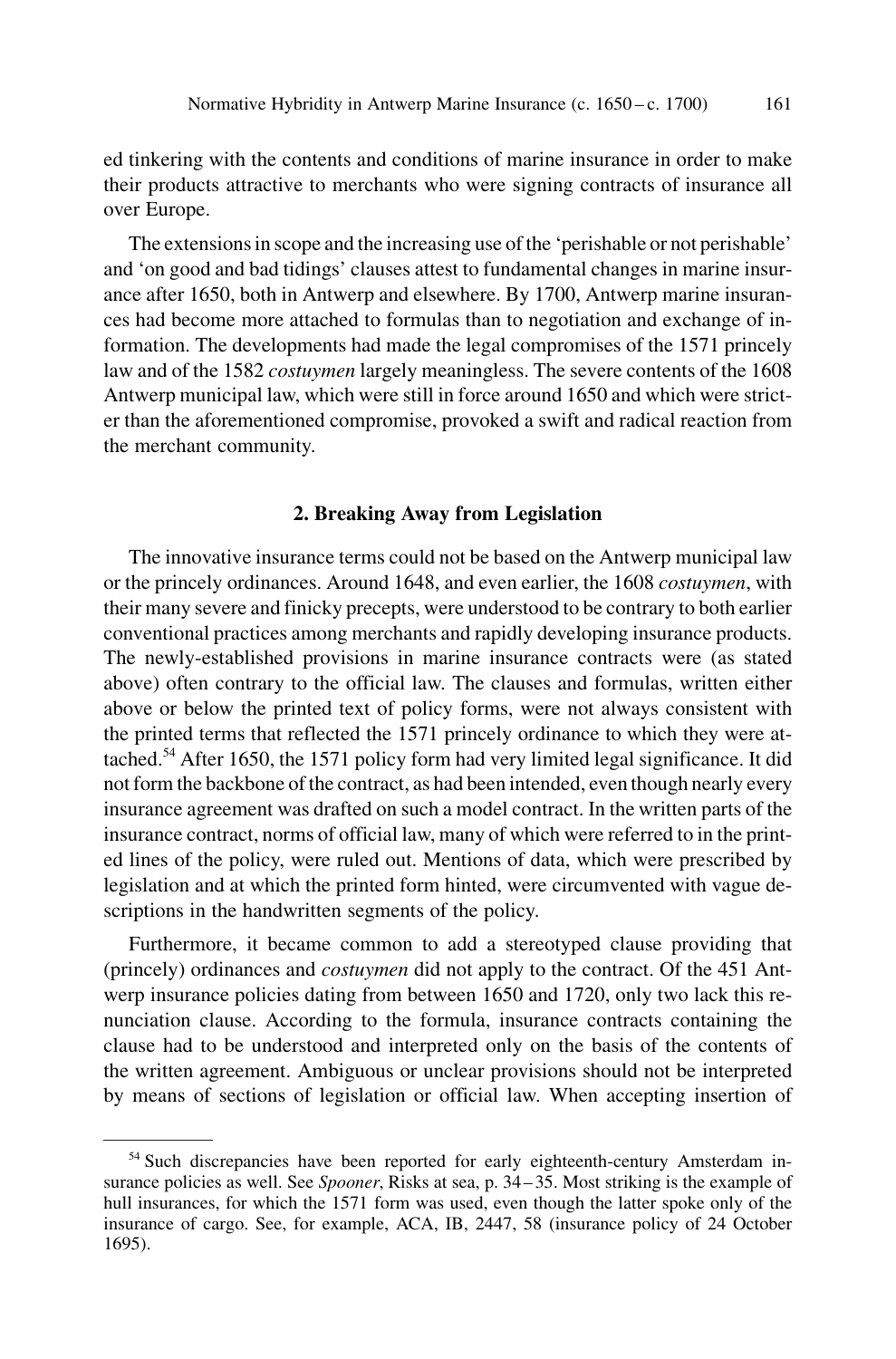the clause, the underwriter promised not to challenge the insurance policy with arguments based on official law.<sup>55</sup> The popularity of this provision, which grew in the 1650s, was clearly due to the confrontation with the backward municipal law of 1608. The contractual renunciation of legislation that became a standard term in those years had grown out of other clauses, which targeted specific provisions of official law<sup>56</sup> and thus also reflected distrust of the authorities. The standardization of such formulas accompanied a broadening of their scope of application, which went on to encompass all types of official law, a process which was accomplished very quickly in the middle of the seventeenth century.<sup>57</sup>

Around the middle of the 1600s, contractual provisions on mediation in marine insurance policies quickly became uniform as well and developed into standard terms. As mentioned above, by the first decades of the seventeenth century, the practice of mediation by 'good men' in marine insurance had virtually disappeared in Antwerp. After the revival of the arrangement in the late 1640s, mediation was generally organized with 'good men' appointed by the parties, and henceforth mediation clauses were commonly written into insurance contracts. Contractual provisions on mediation became standardized in the 1650s.<sup>58</sup> They were included in 448 of the 451 Antwerp marine insurance policies dating from between 1650 and 1720. The typical mediation clause provided that any conflict arising out of the insurance contract had to be solved by two men frequenting the Exchange. Its purpose was to prevent a dispute regarding the insurance contract being brought before the city's aldermen, who were likely to impose official law on the agreement. With a mediation clause, the parties aimed at raising the status of their contract above the law, and in particular above the 1608 law. The clause therefore complemented the provision phrasing re-

 $57$  Still in the 1630s, most Antwerp marine insurance contracts did not contain the renunciation clause. See, e. g., IISH, NEHA, Special Collections, 471, 2.4.37.2 (insurance policy of 28 May 1636). In the 1640s, the renunciation clauses inserted into some policies were not yet harmonized. See, e. g., IISH, NEHA, Special Collections 471, 2.4.40.2 (insurance policy of 25 June 1640). Only after 1650 was the stereotyped formula cited in n 56 used in (nearly) all Antwerp contracts of marine insurance.

<sup>58</sup> The formula was '… ende hebbende eenighe difficulteyt sal alles geeffent worden door twee mannen met eere van de borse van Antwerpen, hun des verstaende' ('… and any dispute will be settled by two men of honor of the Exchange of Antwerp with experience in the matter'). The standardization took place in the later 1650s. See, e.g., ACA, P, S69 insurance contract of 17 February 1653, with another mediation clause. This clause has been described as an 'arbitration clause', but it was not intended to procure the 'good men' with the powers to decide a dispute against the opinions of those involved. See van Niekerk, The development, I, p. 232.

<sup>55</sup> After 1650, the customary phrasing was '… met renuntiatie van alle ordonnantien rechten ende exceptien die daer in ons faveur souden moghen wesen, dese asseurantie eenichsints contrarierende …' ('… renunciating the application of all ordinances, laws and exceptions to our advantage and contradicting this policy …').

<sup>&</sup>lt;sup>56</sup> Some policies renunciated from the 1563 princely ordinance, for its reaction against insurance 'on good and bad tidings', or for its inhibition to insure more than half of the hull. See, respectively, IISH, NEHA, Special Collections 471, 2.4.17.3 (insurance policy of 13 November 1597) and 2.4.27.1 (insurance policy of 26 July 1607).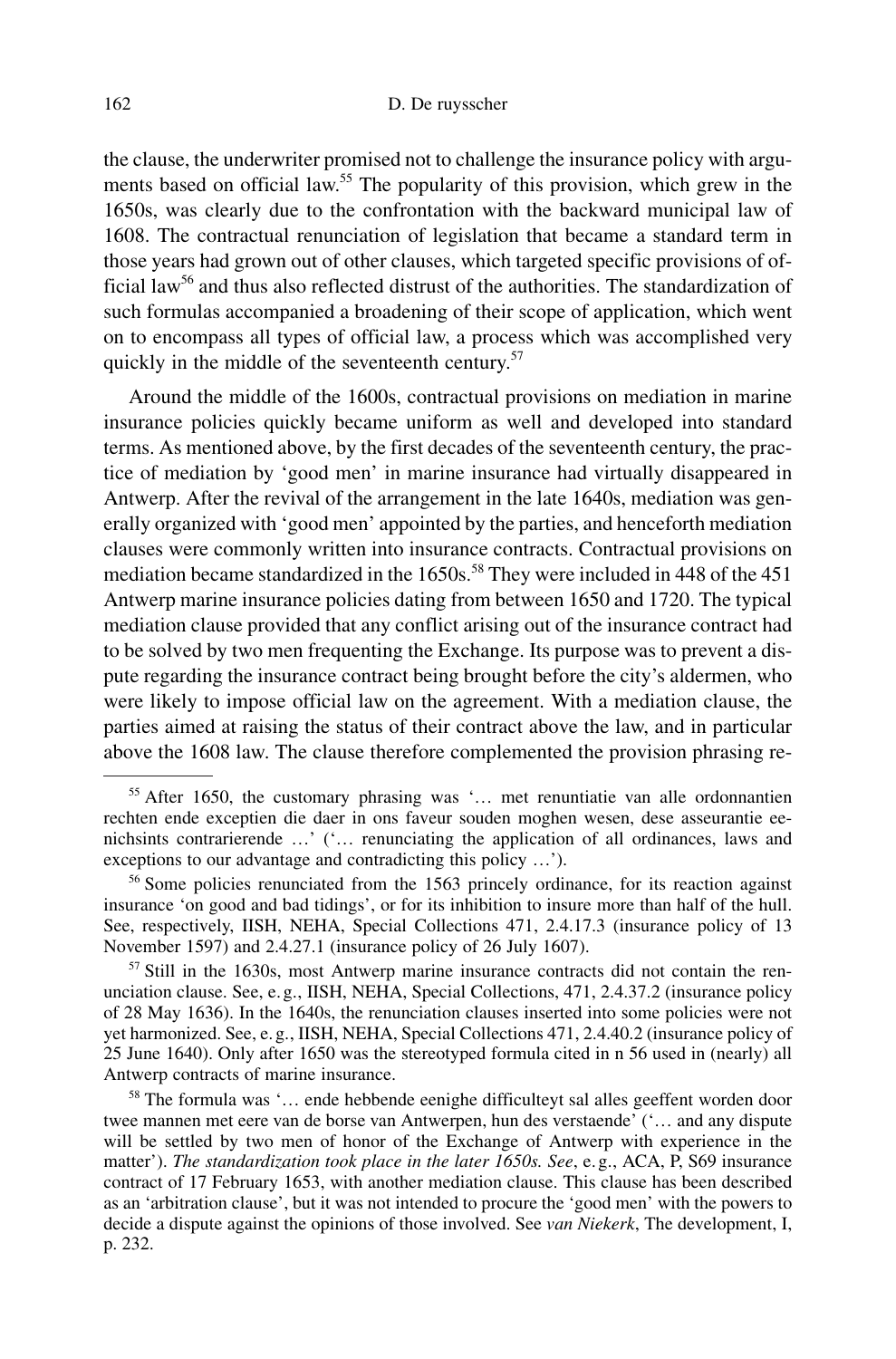nunciation from official law. After 1650, the mediation clause, as well as the renunciation clause, was a reflection of an insurance custom not to resort to official rules and courts, and neither of the two provisions related to the insurance premium.

## IV. Marine Insurance Law in Action in the Antwerp City Court  $(c. 1650 - c. 1700)$

In spite of the popularity of mediation clauses in marine insurance contracts, lawsuits on the fulfillment of such contracts were brought before the Antwerp City Court. Even though after 1650, mediation in marine insurance disputes became popular once again it remained possible to have insurance policies tested against the official law by the municipal judges. Even if a contractual provision referred differences of opinion regarding the fulfillment of the agreement to the 'good men', according to the Antwerp aldermen-judges, it was acceptable to summon an insurance underwriter to the court, even if no 'good men' had been appointed. This was a practice that was – of course – condemned within the merchant community,<sup>59</sup> but this did not prevent the Antwerp City Court from hearing cases of this kind. Moreover, the Antwerp aldermen also decided lawsuits that were brought before them following the drawing-up of a compromise under the guidance of mediators, which subsequently had been breached by one of the parties to that agreement.<sup>60</sup> Before the City Court, a contractual provision renouncing legal arguments did not have any effect whatsoever. As a result of this litigation that went against mediation and renunciation clauses, in the 1650s and 1660s, the recent insurance terms and conditions, which largely differed from the earlier practices, were tested before and by the Antwerp Court. Judicial decisions provoked other cases. Therefore, in these years, the number of lawsuits in the City Court relating to marine insurance grew.<sup>61</sup> The fact that it remained possible to seek justice before the Antwerp aldermen – before, during or after the mediation efforts or talks under the direction of the 'good men' – made that the official norm, and the judicial approaches towards their application and interpretation influenced standards that were used during extra-judicial conflict management as well. Mediated settlements radically confronting the views of the Antwerp City Court were exceptional, because in that case, the frustrated party would have been able to seek compensation from the aldermen-judges.<sup>62</sup>

 $62$  A 1653 report of four 'good men' regarded the decision of a captain to navigate to a dangerous harbour. The insurance policy had stipulated that the captain could go for anchor in any harbour. According to the defendant, who was one of the underwriters, such a clause did

<sup>59</sup> E.g., ACA, PS, 3558 (1656).

<sup>60</sup> ACA, P, M9627 (1653 – 57).

<sup>&</sup>lt;sup>61</sup> Of the eight case files submitted to the Antwerp City Court between 1585 and 1713, four were brought in the court in the 1650s. Of the 17 extended sentences of the Antwerp Court concerning marine insurance, which were made in the same period, six date from the 1650s and 1660s. See De ruysscher, 'Naer het Romeinsch recht alsmede den stiel mercantiel', p. 299 and p. 304.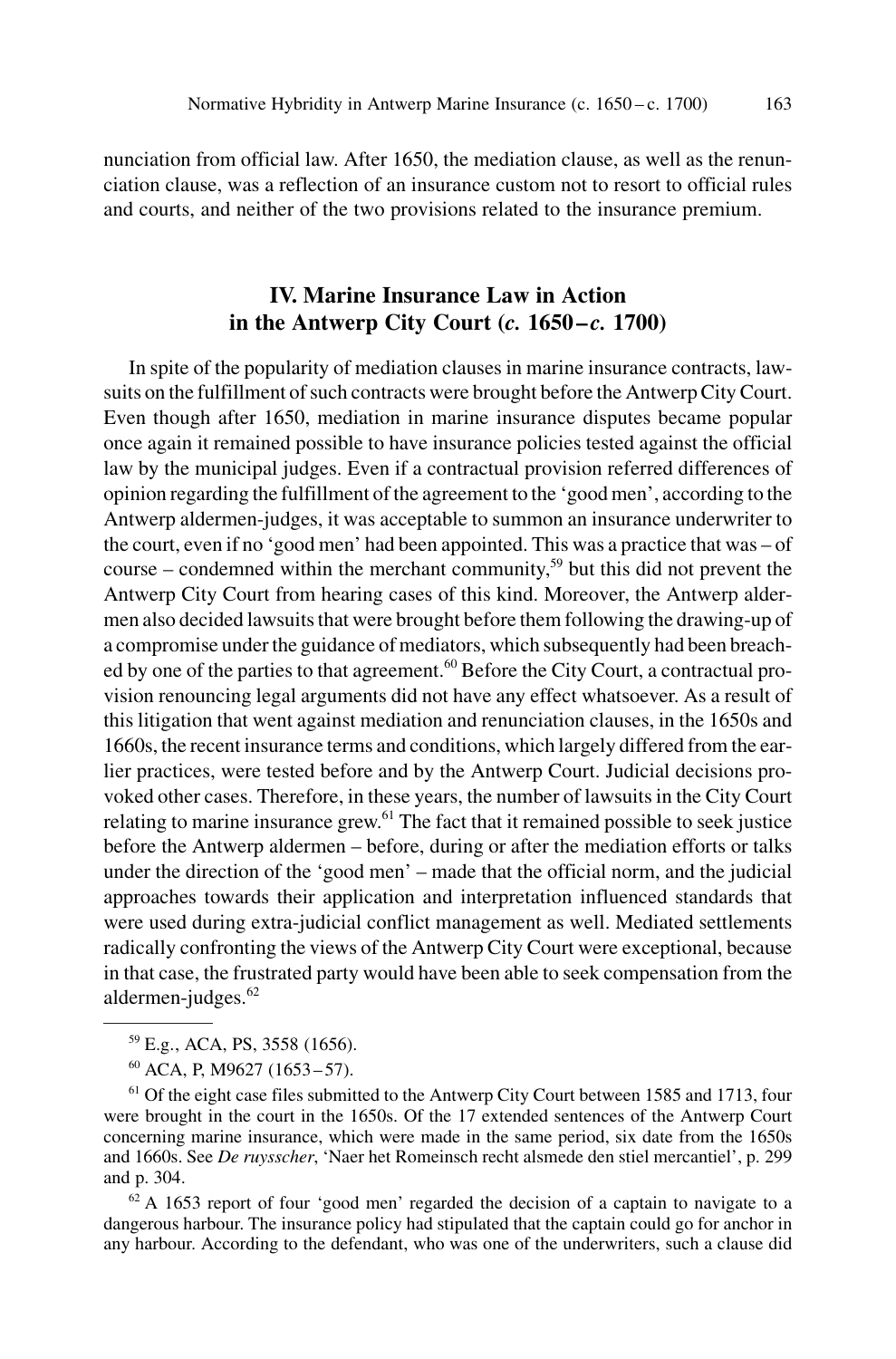After 1650, the Antwerp aldermen had to seek a new compromise by weighing the different interests involved and by trying to balance older and outdated laws against the new customs of merchants. This is clear in their decisions concerning the abovementioned 'perishable or not perishable' and 'on good and bad tidings' insurance clauses. The arguments of advocates as to the applicable norms in lawsuits regarding those clauses went in all directions. The many sections of the 1608 municipal law compilation imposing the mentioning of data or limiting insurance products were cited by underwriters' advocates when they claimed that the insurance contract was null and void.<sup>63</sup> For the 'perishable or not perishable' insurance clauses, it proved problematic that neither the 1608 costuymen nor the older laws acknowledged the general term. Advocates of the insured could thus only plead the binding force of agreements in response to arguments of the aforementioned kind.<sup>64</sup>

In spite of their seemingly weaker positions, advocates' tactics nonetheless proved successful very quickly. Already in 1652, testimonials of merchants on the 'perishable' clause were inserted into the official ledgers of the city. Merchant witnesses had stated at a *turbe* inquiry (i.e. an inquiry inquiry of a group of specialists by a court on a point of custom) that the 'perishable' provision customarily served to insure – even non-detailed – foodstuffs.<sup>65</sup> Such *turbe* inquiries were organized by the Antwerp aldermen: when in the course of a trial a party wanted to prove a normative practice (coutume) that could not be found in ordinances or compilations of municipal law,  $10 - 12$  experts were interviewed and asked whether the alleged norm was of municipal law.<sup>66</sup> The merchant testimonies demonstrate the gradual integration of the new insurance custom into the Antwerp legal scenes. It was consecutively applied by the Antwerp City Court. In a 1707 judgment, for example, the contention made by an underwriter that a cargo of silver coins had not properly been described in the insurance contract containing the 'perishable or not perishable' clause was ignored and the Antwerp aldermen sentenced him to pay out compensation.<sup>67</sup> A 1711 decision of the Antwerp City Court decided likewise against allegations that even though grain had been insured while using the 'perishable or not perishable' provision, this description had been insufficient.<sup>68</sup> Most probably, in the aldermen's opinion, arguments on the nullity of the insurance contract were less persuasive than the

procure the freedom to sail to enemy or dangerous harbours (a French vessel had sunk the Spanish ship). In their report, the mediators nonetheless confirmed the insured's claim, thus following the contract and official law. See ACA, P, M9627  $(1653-57)$ .

 $^{63}$  ACA, P, S69 (1653), M9627 (1653 – 57) and D6012 (1705 – 57).

 $64$  ACA, PS, 2052, written arguments, 14 October 1676, s. 14, and 3062, written arguments, 8 May 1669, ss. 32-36.

 $65$  ACA, V, 70, f. 160 (31 May 1652). In December 1677 and January 1678, this same rule was repeated in new turben. See ACA, V, 71, f. 28v (29 December 1677 and 5 January 1678).

<sup>&</sup>lt;sup>66</sup> See in detail, *De ruysscher*, From usages of merchants to default rules, p. 12–14.

<sup>67</sup> ACA, V, 1360, f. 136 (judgment of 13 July 1707).

<sup>68</sup> ACA, V, 1361, f. 97v (judgment of 10 July 1711).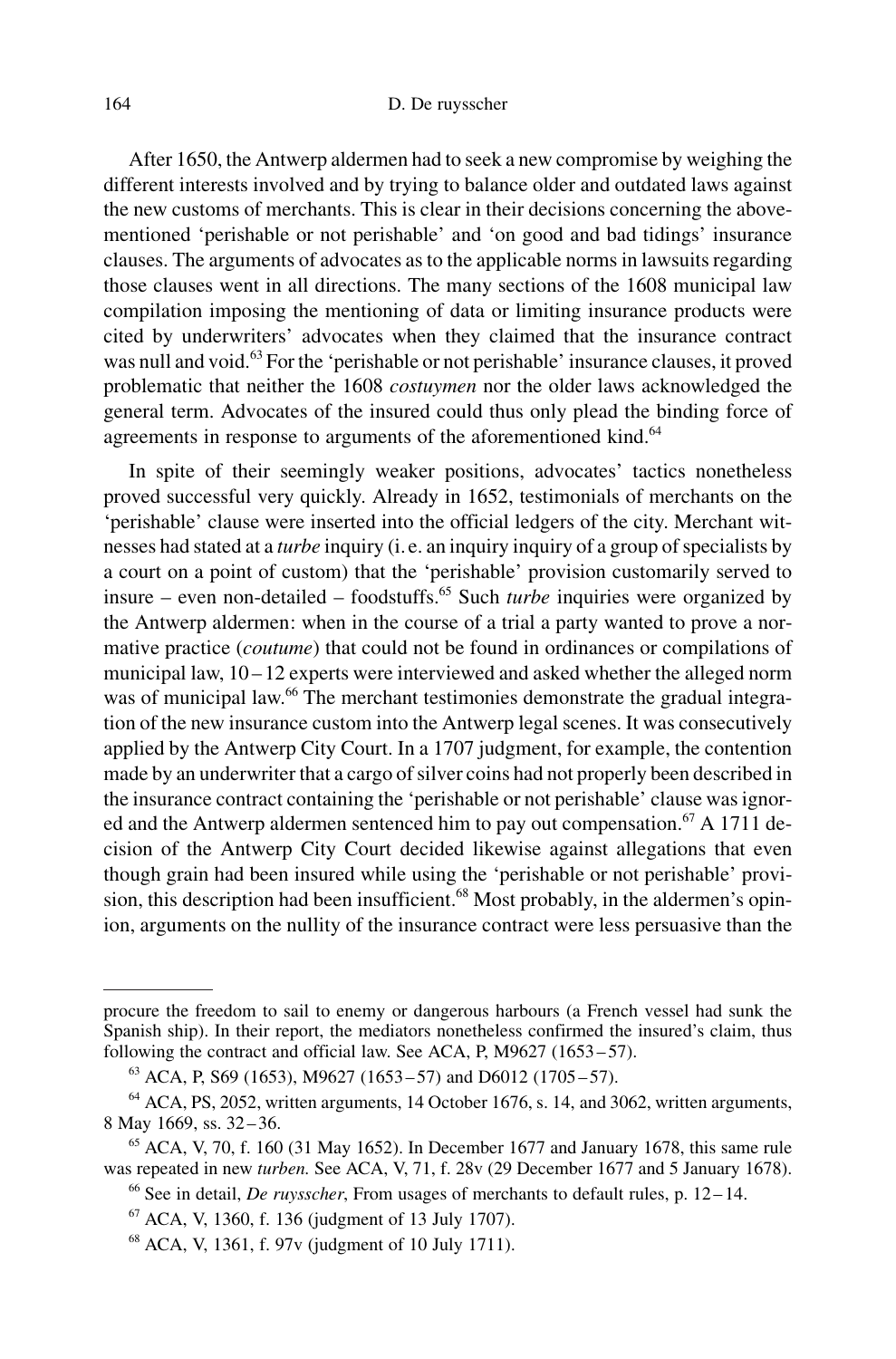fact that the underwriters had acknowledged its flaws when signing it, which reflected the nemo auditur principle of the ius commune.

In one respect, the 1608 law was also invoked for the benefit of the insured. The 1608 collection could be used in favour of the 'on good and bad tidings' provision, even though it had subjected it to conditions. Following the application of the 'on good and bad tidings' contractual term, in its stretched normative meaning, to all marine insurance contracts, the interests of underwriters were seriously challenged. As previously mentioned, for a 'on good and bad tidings' contract, even when the insured failed the 'three miles for two hours' test, the underwriter had to demonstrate the insured's knowledge of the loss at the time when the insurance policy was signed. Yet, new emerging means of business communication softened the underwriters' risks to some extent, as they provided them with more possibilities to demonstrate fraud.

After 1620, newspapers, which reported inter alia on naval accidents became well-liked in the Low Countries.<sup>69</sup> In the early eighteenth century, journals distributed in harbours of Northwest Europe listed departures and arrivals of ships.<sup>70</sup> These documents could be used as evidence on early rumours of calamities. However, in fact, the stubborn 1608 Antwerp law was difficult to handle in this respect as well, because even when facing proof of this sort, the insured could claim his entitlement to a decisive oath. Thus, even when being confronted with overwhelming evidence to the contrary, the insured could state that he had not known about the damages when signing the insurance contract. The procedural technique of the decisive oath was confirmed in the 1660s in judgments of the Antwerp aldermen when, due to the revival of marine insurance in Antwerp, the judges heard more pleas on this matter.

The new discussions surrounding 'on good and bad tidings' insurance clauses can be illustrated by a case pending before the Antwerp City Court between 1668 and 1673. In December 1666, a few days before an insurance policy was presented to an underwriter for its signing, a commercial paper that was distributed in the city of Haarlem in Holland brought the news that the insured ship had sunk at sea. Even with suspicions being raised, and in spite of the evidence pointing towards his guilt, the aldermen nonetheless granted the insured the facility of disavowing the allegations by means of an oath.<sup>71</sup> Around the same time, a similar dispute occu-

 $69$  The 1668-73 trial refers to the *Gazette van Haarlem*, which was also known as the Haarlemse courant and which had been founded in 1662. On seventeenth-century Dutch newspapers, see O. Lankhorst, Newspapers in the Netherlands in the seventeenth century, and P. Arblaster, Policy and publishing in the Habsburg Netherlands, 1585 – 1690 in B. Dooley and S. Baron (eds), The politics of information in early modern Europe, Oxford 2001, respectively p. 151 – 78 and p. 179 – 98.

 $70$  In London, a first newspaper including lists of departures and arrivals of ships was issued in the 1690s. See J.J. McCusker, The demise of distance: the business press and the origins of the information revolution in the early modern Atlantic world in American Historical Review, 110, 2005, p. 295 – 321, at p. 309 – 10.

 $71$  ACA, V, 1346, f. 259 (judgment of 20 December 1668).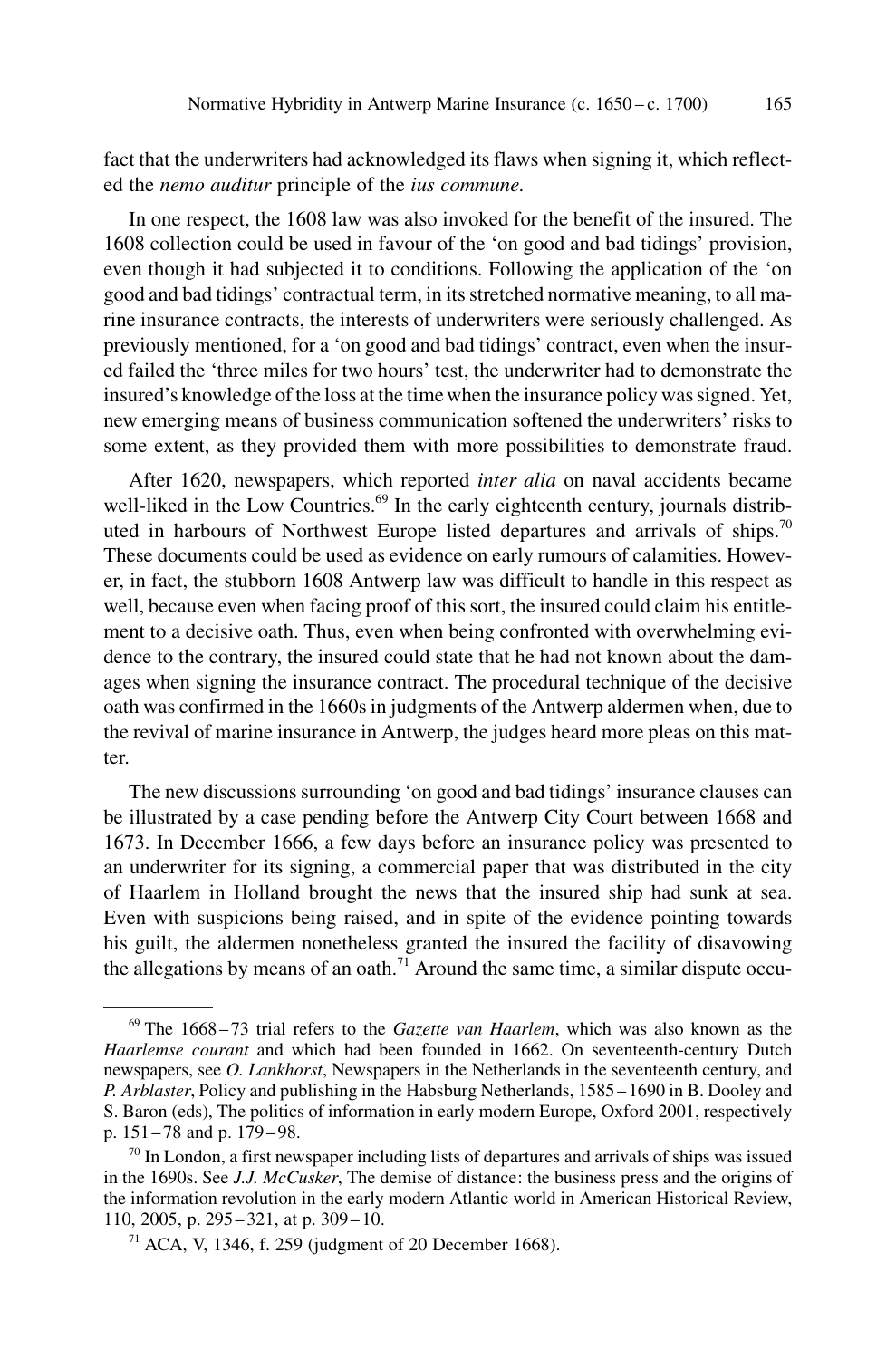pied the Antwerp City Court: it was proved that two weeks before underwriters accepted insurance of a vessel, rumours of its shipwreck were already circulated in Hamburg. In the judicial decision, again no exception was made to the 1608 rule, and the claimant received compensation from the underwriters following a solemn statement of his clear conscience.<sup>72</sup>

Even though these solutions may seem unfair, in other lawsuits the aldermen nonetheless set forth equitable standards, and they did so by adapting the older rules of official municipal law regarding 'on good and bad tidings' insurance clauses. Disputes on the dispersal of information were commonly decided in favour of the insured, but this was only the case if no substantive indications of fraud were found. In the aforementioned lawsuits, the decision had most probably been based on doubt, which had then been interpreted to the advantage of the insured claimant. The abjuration of charges of fraud was considered to be an appropriate remedy only under those circumstances. In 1668, for example, an insured claimant summoned an underwriter to the City Court after having received a letter from his agent in which it was stated that the insured ship was lost somewhere along the coast of Holland. The insured immediately drew up a statement of abandonment of the cargo, in return for which he could claim compensation from the insurers. According to the normative practices among merchants and the official law, such a forfeiture of a shipment could only be done if no news had been received during the year that followed the signing of the insurance contract.<sup>73</sup> The insurance policy had been drafted in October 1667, and already by March 1668, summons for compensation were presented in the Antwerp City Court. During the trial, it was discovered that there was no substantive news of an accident, and the claimant did not bring the slightest material evidence of a probable loss. As a result, the aldermen rejected the demand for compensation and did not offer the insured the possibility of swearing an oath.<sup>74</sup>

Indeed, the flexibility of the Antwerp aldermen, of which the acceptance of the 'perishable or not perishable' provision and the adaptation of the 1608 rules on 'good and bad tidings' are examples, did not result in the condoning of all usages and normative practices. The City Court sought a new compromise between the ideas of merchants and the outdated standards of early seventeenth-century official law. On the one hand, as the granting of the oath on 'on good and bad tidings' insurance demonstrates, the Antwerp City Court refused to accept what was stated in the insurance policy without preliminary control as to the facts, and on the basis of reservations as to fraudulent behavior. The oath was a requirement that had been prescribed by the 1608 law compilation, and in the later seventeenth century, the Antwerp aldermen continued to impose it on the insured, even though a test of the good faith of the insured clearly went against the intended meaning of the 'on good and bad

 $72$  ACA, P, K8793 (1668-73). An example of a similar decision can be found in ACA, V, 1348, f. 1v (judgment of 7 January 1671).

 $73$  De Groote, De zeeassurantie, p. 20 and p. 111 – 12.

<sup>74</sup> ACA, V, 1349, f. 279 (judgment of 11 January 1673).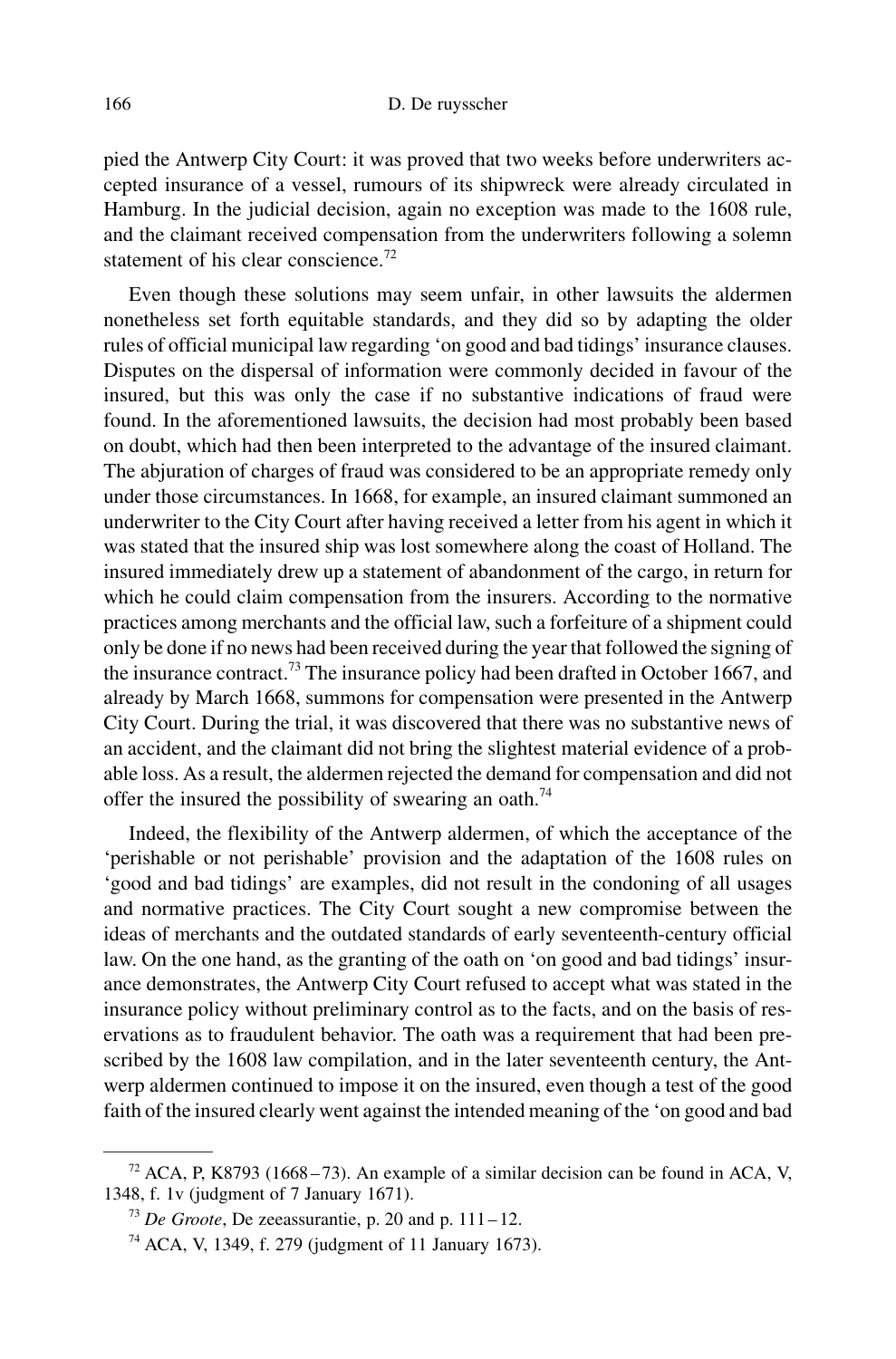tidings' contract clause. The judges considered the official law, which they nonetheless interpreted, as being applicable, and the customary renunciation clauses in marine insurance contracts were ignored. On the other hand, the insurance contract remained an important benchmark for the judges and, in many cases, which is shown by the example of the 'perishable or not perishable' provision, terms that had been outlawed by earlier official law could be acknowledged and enforced.

Soon after 1650, the Antwerp aldermen adhered to legal principles holding the middle ground between rigorous sections of the 1608 compilation, the more moderate 1571 and 1582 official laws, and the new normative practices. This attitude was not so different from the approach of the Antwerp government in the second half of the sixteenth century. The support that was offered by the Antwerp aldermen-judges was the main reason why Antwerp insurance policies could further develop in the direction of standardized contracts lacking information in many respects. The continuing use of mediation and renunciation clauses in Antwerp insurance contracts after 1670 was – quite paradoxically – due to the flexible attitude of the City Court's judges. Even though after 1670 a lawsuit before the Antwerp City Court was not a real danger to parties involved in an insurance contract, they stuck to these standard terms that had earlier been inserted so as to avoid control from the municipal judiciary. This was caused by the standardization of terms and probably also by the fact that the 1608 costuymen remained in force, even though they were adjusted by the Antwerp aldermen.

### V. Conclusion

The developments relating to marine insurance in the city of Antwerp in the second half of the seventeenth century demonstrate the dynamic relationship between the relevant living law consisting of normative practices that were used by merchants residing or trading in Antwerp, and the law in action regarding the subject, which was the judicial practice of the Antwerp City Court of aldermen.

By the middle of the seventeenth century, the aforementioned living law of merchants and the official law of the city of Antwerp had drifted apart. In the second half of the 1600s, when marine insurance was revived in Antwerp, the law in action of the Antwerp City Court soon caught up with mercantile practices. Following a confrontation with the commercial novelties, the Antwerp judges adjusted older official norms that had been written in the municipal law compilation of 1608 to elements of living law. The Antwerp aldermen could not be too strict in their approach to marine insurance practice, for the commercial stakes were high and a severe policy could turn the marine insurance economy into a scam-ridden and uncontrollable black market. The living law of merchants had become involved with the standardization of terms of contract and the generalization of certain insurance products, which before 1650 had been offered against high rates of premium, but which were now considered as elements that pertained to every marine insurance contract. This breaking away from official law had not made the living law entirely immune to